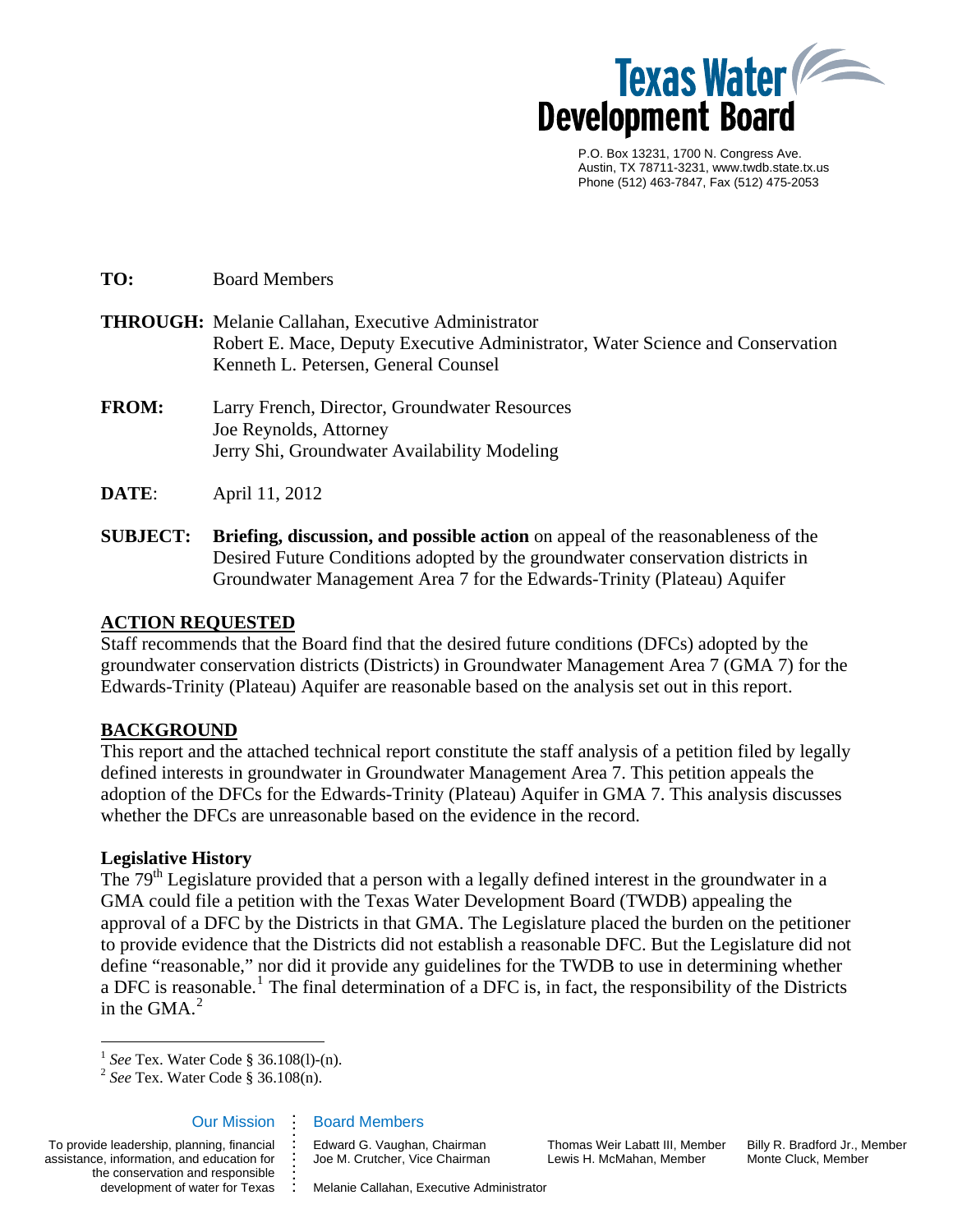The  $82<sup>nd</sup>$  Legislature amended the statute to provide a more detailed process for groundwater conservation districts to follow in approving a DFC.<sup>[3](#page-1-0)</sup> Districts are now required to prepare a detailed report on the DFC approval process that documents the consideration of certain criteria and the application of a balancing test, and to develop a record of public participation and responses to any public comments. The  $82<sup>nd</sup>$  Legislature, however, did not change the basic process for an appeal of a DFC to the TWDB.<sup>[4](#page-1-1)</sup> Notwithstanding any findings that may be made by the TWDB that a DFC is unreasonable, the final determination of a DFC remains the responsibility of the Districts in the  $GMA.<sup>5</sup>$  $GMA.<sup>5</sup>$  $GMA.<sup>5</sup>$ 

These revised statutory requirements for adoption of a DFC do not apply, however, to the GMA 7 DFC review under consideration, as the DFC was adopted before the changes made by the  $82<sup>nd</sup>$ Legislature became effective. The determination to review appeals of DFCs under the statute in place at the time of adoption was discussed by the Board on October 19, 2011.

#### **Procedural History**

On July 29, 2010, the Districts in GMA  $7<sup>6</sup>$  $7<sup>6</sup>$  $7<sup>6</sup>$  adopted the following DFCs for the Edwards-Trinity (Plateau) Aquifer, pursuant to Texas Water Code § 36.108:

An average drawdown of 7 feet for the Edwards-Trinity (Plateau) based on Scenario 10 of GAM Run 09-35, except for the Kinney County GCD; and

In Kinney County, that drawdown which is consistent with maintaining, at Las Moras Springs, an annual average flow of 23.9 cfs and a median flow of 24.4 cfs based on Scenario 3 of the TWDB flow model presented on July 27, 2010.

An administratively complete petition was submitted by Grass Valley Water, L.P. (Grass Valley) on July 29, 2011. Grass Valley filed its petition to appeal the DFCs adopted by GMA 7 for the Edwards-Trinity (Plateau) Aquifer in Kinney County and Val Verde County.

TWDB staff held hearings on the petition relating to the DFCs for Kinney County on January 18, 2012, in Sonora, Texas, and on the petition relating to the DFC for Val Verde County on January 19, 2012, in Sonora, Texas, to take testimony and evidence from the petitioner and the Districts. The record for both petitions remained open until February 2, 2012, to receive additional evidence from other interested persons, as required by 31 Tex. Admin. Code § 356.44(f). The TWDB

 3

<span id="page-1-1"></span><span id="page-1-0"></span><sup>&</sup>lt;sup>4</sup> See new Tex. Water Code § 36.1083, eff.  $9/1/2011$ .<br><sup>5</sup> See new Tex. Water Code § 36.1083(d), eff. 9/1/2011 comp. to former Tex Water Code § 36.108(n).

<span id="page-1-3"></span><span id="page-1-2"></span>Coke County Underground Water Conservation District, Crockett County Groundwater Conservation District, Edwards Aquifer Authority, Glasscock Groundwater Conservation District, Hickory Underground Water Conservation District No. 1, Hill Country Underground Water Conservation District, Irion County Water Conservation District, Kimble County Groundwater Conservation District, Kinney County Groundwater Conservation District, Lipan-Kickapoo Water Conservation District, Lone Wolf Groundwater Conservation District, Menard County Underground Water District, Middle Pecos Groundwater Conservation District, Plateau Underground Water Conservation and Supply District, Real-Edwards Conservation and Reclamation District, Santa Rita Underground Water Conservation District, Sterling County Underground Water Conservation District, Sutton County Underground Water Conservation District, Uvalde County Underground Water Conservation District, and Wes-Tex Groundwater Conservation District.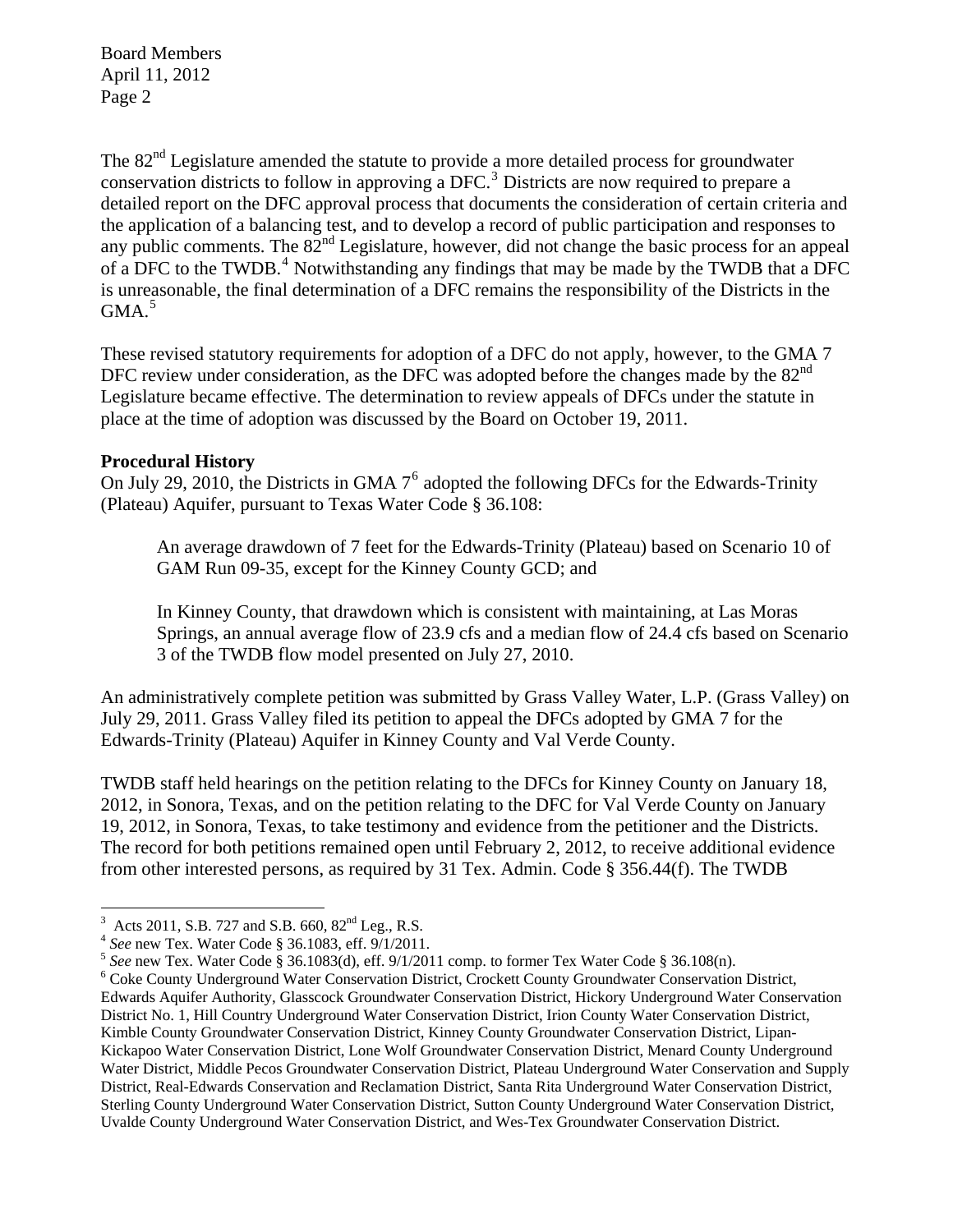received additional evidence from one person related specifically to the appeal for Val Verde County and seven comments related to the appeals in Kinney County.<sup>[7](#page-2-0)</sup>

#### **The Arguments**

### *Grass Valley Water*

Petitioner Grass Valley is a limited partnership holding approximately 30,000 acres for groundwater lease in Kinney County and about 12,500 acres under groundwater lease in Val Verde County.<sup>[8](#page-2-1)</sup>

Currently, there is no groundwater conservation district in Val Verde County. Grass Valley expressed concern, however, about the possibility of a district being formed, which would then be tasked with enforcing the established DFC. Grass Valley, therefore, decided to file a petition appealing the DFC adopted by GMA 7 for Val Verde County.

Grass Valley challenges the reasonableness of the DFC adopted for Val Verde County by GMA 7 on the grounds that it did not meet the statutory requirements for consideration of the uses and conditions of the aquifer throughout the GMA when it set a uniform DFC for the whole GMA.<sup>[9](#page-2-2)</sup> Grass Valley also claims that the DFC gives no consideration to the impact on private property rights or future groundwater uses in Val Verde County. Finally, Grass Valley claims the DFC is insufficient to satisfy future pumping in the county, let alone needs identified in the state water plan that could be addressed by the water available in Val Verde County.<sup>[10](#page-2-3)</sup>

Grass Valley challenges the reasonableness of the DFC adopted for Kinney County by GMA 7 because it is inappropriately keyed to the flows at Las Moras Springs. Grass Valley contends that continuous spring flow measurements for the springs used in developing the groundwater flow model for Kinney County do not include sufficient data that coincide with the periods of highest groundwater production or critical drought.<sup>[11](#page-2-4)</sup> Grass Valley argues that the DFC is biased towards continuous flow measurements available after 2003 without considering the low flow or no-flow conditions during dry years at Las Moras Springs. Grass Valley concludes that the DFC for Kinney County is arbitrary, does not provide reasonable and prudent development of the state's groundwater resources and has a negative impact on private property rights.<sup>[12](#page-2-5)</sup>

### *The Districts*

The Districts testified that there is no limit on pumping for regions outside GCDs, and there presently is no district in Val Verde County. Consequently, at this time, concern about a district enforcing the DFC in Val Verde County is conjectural.

District testimony regarding the use of spring flows in setting the DFC for Kinney County is set out in Section 3, below. The Districts in GMA 7 did not directly address the model used for determining the DFC in Kinney County.

<span id="page-2-0"></span> $<sup>7</sup>$  The petition challenging the DFC in GMA 10 is being considered by the Board separately.</sup>

<span id="page-2-1"></span><sup>&</sup>lt;sup>8</sup> Hearing Transcript 1/18/12, pg. 10; Hearing Transcript 1/19/12, pg. 8.

<span id="page-2-2"></span><sup>9</sup> Hearing Trans., 1/19/12, pg. 12-20.

<span id="page-2-3"></span><sup>10</sup> Hearing Trans. 1/19/12, pg. 23-24.

<span id="page-2-4"></span><sup>&</sup>lt;sup>11</sup> Petition., pg. 7-8; Hearing Trans.  $1/18/12$ , pg. 20-25.

<span id="page-2-5"></span><sup>12</sup> Pet., pg. 9-10; Hearing Trans. 1/18/12, pg. 25-28.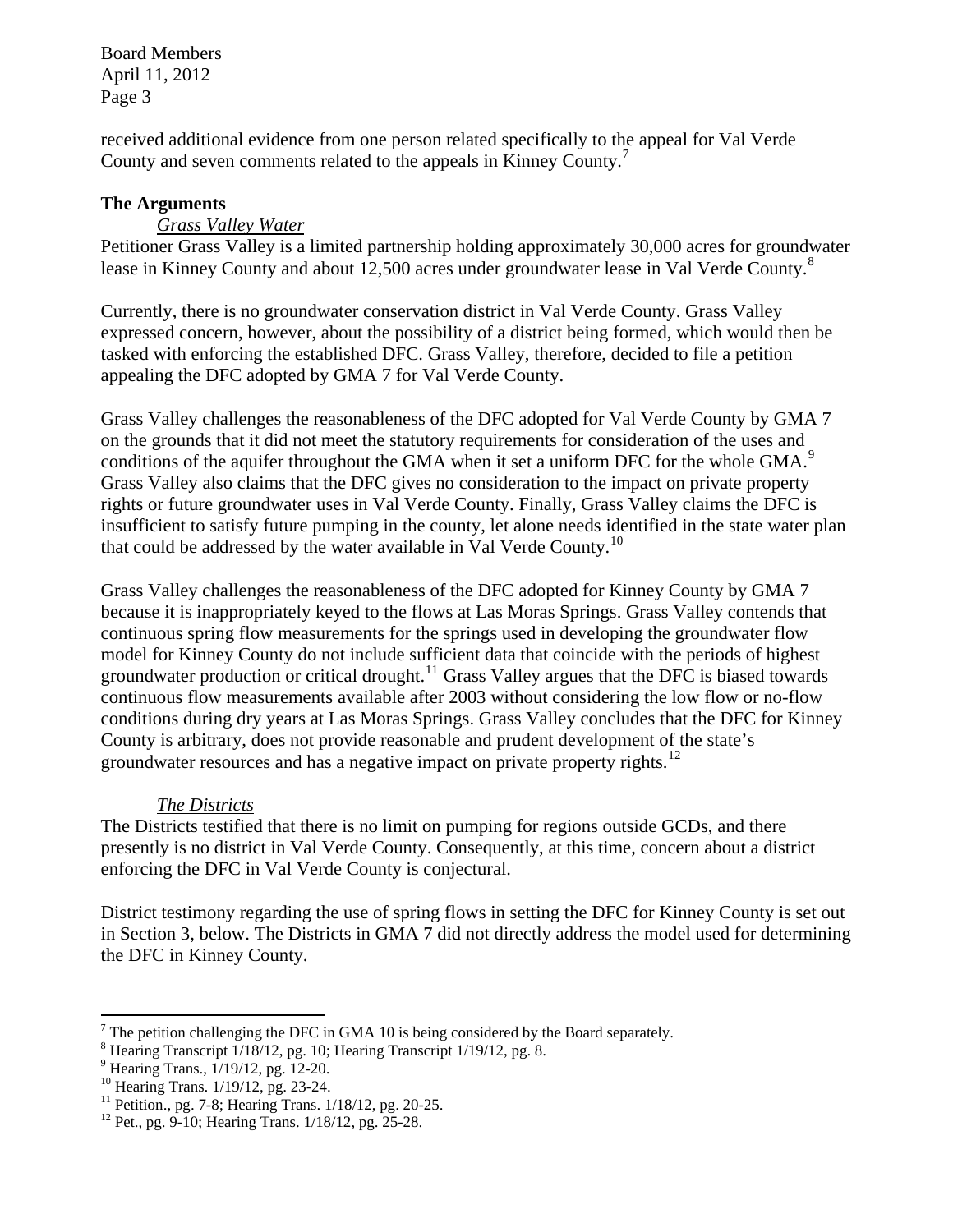#### *Staff*

At this time, there is no indication that Val Verde County contemplates the formation of a groundwater conservation district. Grass Valley's concern is, therefore, speculative as to the impact of the DFC on its ability to exercise its lease, as the Rule of Capture prevails in the absence of a groundwater conservation district.<sup>[13](#page-3-0)</sup> Nevertheless, Grass Valley's petition with respect to the DFC in Val Verde County warrants being heard because the modeled available groundwater (MAG) value that results from the DFC is important for state water planning purposes. Any project to develop a new well field that applies to the TWDB for funding is evaluated to see if it is consistent with the available groundwater in the regional water plan based on the MAG.<sup>[14](#page-3-1)</sup>

The DFC for Kinney County adopted by the Districts in GMA 7 focused on maintaining a level of spring flow at Las Moras Springs rather than an average drawdown level for the aquifer.<sup>[15](#page-3-2)</sup> The DFC for GMA 7 in Kinney County was based on a calibrated model that considered average annual spring flow and water level when pumping was greater in dry years. Thus, the DFC is not biased towards measurements collected after 2003, as Grass Valley claimed.

#### **Analysis of Issues Raised**

Attachment A is staff's technical analysis of certain issues raised by the petition. Reference to that analysis will be made as appropriate throughout this discussion.

TWDB rules provide that the Board shall base any recommended revisions to the desired future conditions only on evidence in the hearing record.<sup>[16](#page-3-3)</sup> In addition, the Board is to consider the following criteria when determining whether a desired future condition is reasonable:

(1) the adopted desired future conditions are physically possible and the consideration given groundwater use;

(2) the socio-economic impacts reasonably expected to occur;

(3) the environmental impacts including, but not limited to, impacts to spring flow or other interaction between groundwater and surface water;

- (4) the state's policy and legislative directives;
- (5) the impact on private property rights;
- (6) the reasonable and prudent development of the state's groundwater resources; and
- (7) any other information relevant to the specific desired future condition.<sup>[17](#page-3-4)</sup>

<span id="page-3-0"></span><sup>&</sup>lt;sup>13</sup> Tex. Water Code § 36.002(b)-(d) as amended by Acts 2011, 82<sup>nd</sup> Leg., ch. 1207 (S.B. 332); *The Edwards Aquifer Authority and the State of Texas v. Burrell Day and Joel McDaniel*, No. 08-0964, 2012 WL 592729 at \*11 (Tex. Feb. 24, 2012).

<span id="page-3-1"></span><sup>&</sup>lt;sup>14</sup> Tex. Water Code § 16.053(e)(2-a) and (3)(A).

<span id="page-3-2"></span><sup>&</sup>lt;sup>15</sup> *See* Hearing Trans. 1/19/12, pg. 56.<br><sup>16</sup> 31 TAC § 356.45(c).

<span id="page-3-4"></span><span id="page-3-3"></span> $^{17}$  *Id.*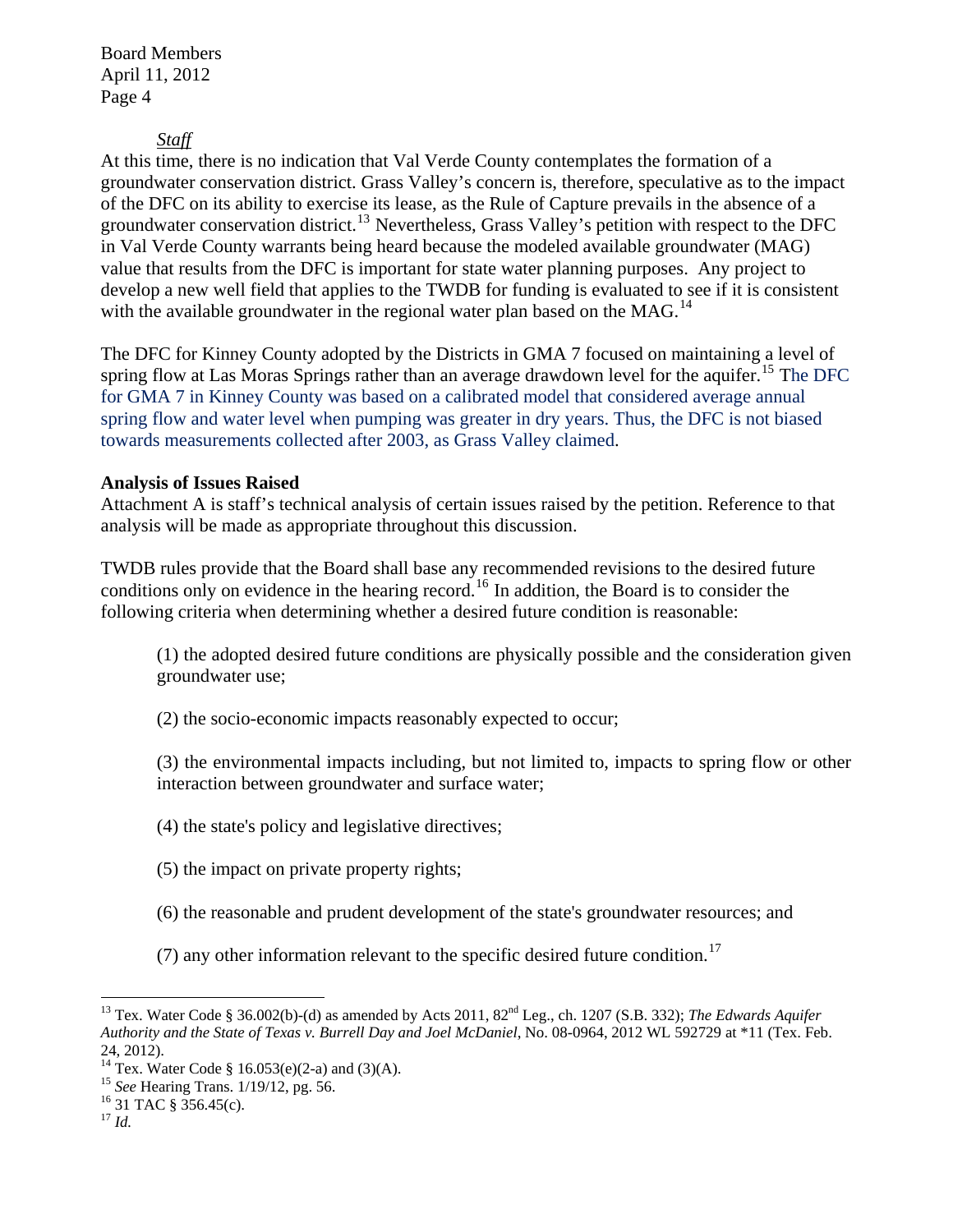Consequently, this report will be organized around the criteria listed above. Arguments from the Petitioners and from the Districts will be presented, followed by staff's analysis.

### *1. The DFC is physically possible.*

### *Grass Valley Water*

Grass Valley did not address whether the DFCs are physically possible.

### *The Districts*

The Districts testified that the GAM runs demonstrated that the DFCs were physically possible.<sup>[18](#page-4-0)</sup>

### *Staff*

Staff has consistently taken the approach that when assessing whether a DFC is physically possible, staff considers whether there is any possible pumping scenario that would allow the DFC to be achieved. If a scenario would allow the DFC to be achieved, then the DFC is considered physically possible.<sup>[19](#page-4-1)</sup> The models used for the assessment of the MAGs in Val Verde County and Kinney County in GMA 7 demonstrate that the DFCs as adopted by GMA 7 are physically possible

The DFC for Val Verde County of 1 foot average drawdown over the 50-year planning cycle produced a MAG value of 25,000 acre-feet per year. This MAG value is approximately 6,500 acrefeet per year greater than the projected total current supplies and strategies to meet future needs estimated for Val Verde County of 18,471 acre-feet per year.<sup>[20](#page-4-2)</sup> The MAG, however, is less than the total available groundwater estimate identified in the 2012 State Water Plan of nearly 50,000 acrefeet per year.

The MAG based on the DFC of maintaining an annual average flow of 23.9 cubic feet per second and a median flow of 24.4 cubic feet per second at Las Moras Springs yields 70,340 acre-feet per year in the GMA 7 portion of Kinney County. Available groundwater based on the 2012 State Water Plan is an estimated 22,432 acre-feet per year, and supplies and strategies in Kinney County are approximately 21,000 acre-feet per year. This leaves a margin between the MAG value and existing water supplies and recommended water management strategies value of around 49,000 acre-feet per year. $<sup>21</sup>$  $<sup>21</sup>$  $<sup>21</sup>$ </sup>

### *2. Consider socio-economic impacts that are reasonably expected to occur.*

### *Grass Valley Water*

Grass Valley raised as a socio-economic impact the number of people in the state who could benefit from water that Grass Valley could pump and market—water that is available and can be withdrawn

<span id="page-4-2"></span> $20$  Attachment 1, Table 3 and Figure 6.

<span id="page-4-0"></span><sup>&</sup>lt;sup>18</sup> Hearing Trans. 1/18/12, pg. 58; Hearing Trans. 1/19/12, pg. 51.

<span id="page-4-1"></span><sup>&</sup>lt;sup>19</sup> Report on Appeal of the Reasonableness of the Desired Future Conditions Adopted by the Groundwater Conservation Districts in Groundwater Management Area 1 for the Ogallala and Rita Blanca Aquifers, pg. 8, February 10, 2010.

<span id="page-4-3"></span> $21$  Attachment 1, Table 2 and Figure 5.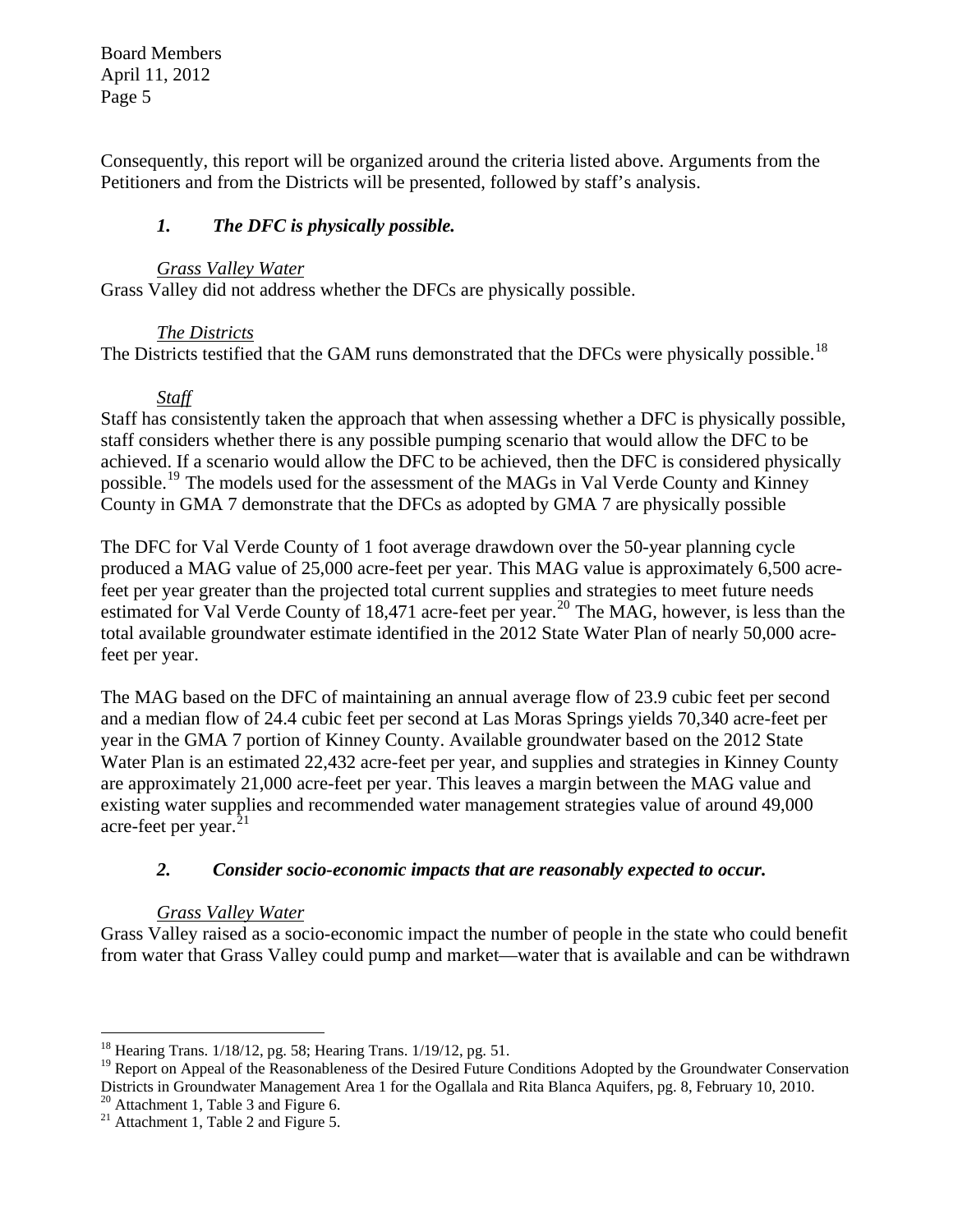with no harm to other, local uses.<sup>[22](#page-5-0)</sup> The Aquifer in this region is prolific but does not experience a high level of pumping.  $23$ 

#### *The Districts*

The Districts testified that socio-economic impacts were considered in both Val Verde and Kinney counties.<sup>[24](#page-5-2)</sup> The Districts stated that they wanted to ensure that all the industries in GMA 7 received what they needed. In particular, they pointed to the oil and gas industry, where need is difficult to quantify because, as an exempt use, it is not clear how much the industry uses during any given period.<sup>[25](#page-5-3)</sup>

#### *Staff*

Water in an aquifer may be withdrawn for any number of beneficial uses. The regional and state water plans list certain uses that warrant particular attention based on statute and on TWDB rules when planning for drought of record conditions. The question here is whether the DFC has an unreasonable impact on any of the planned or permitted uses. Grass Valley did not present any evidence that such is the case. Staff did not find any evidence to suggest that such is the case.

### *3. Consider environmental impacts including but, not limited to, impacts to spring flow or other interaction between groundwater and surface water.*

#### *Grass Valley Water*

Regarding the DFC adopted by GMA 7 for Kinney County, Grass Valley asserts that the DFC based upon spring flow at Las Moras Springs does not sufficiently take into account measured spring flow during times when groundwater production was highest and during times of critical drought. The average spring flow used as the DFC is skewed toward conditions based on continuous data measured only since  $2003<sup>26</sup>$  $2003<sup>26</sup>$  $2003<sup>26</sup>$ . The DFC thus unreasonably links groundwater production to spring flow measurements that have only been continuously recorded for the past 8 years, excluding the historical period when the highest levels of production occurred in the county.

Grass Valley did not raise environmental issues in relation to the DFC adopted by the Districts in GMA 7, except to note that there are no endangered species in Las Moras Creek.<sup>[27](#page-5-5)</sup>

#### *Districts*

The Districts testified that environmental impacts were considered when the DFCs were adopted, both in Kinney County<sup>[28](#page-5-6)</sup> and in Val Verde County.<sup>[29](#page-5-7)</sup> Consideration in GMA 7 included concern for federally listed endangered species.<sup>[30](#page-5-8)</sup> The Districts presented studies on San Felipe Springs done for the Rio Grande Regional Water Authority and the San Felipe Creek Commissioners to support their contentions regarding the importance of protecting spring flow, although the Districts

 $22$  Hearing Trans.,  $1/18/12$ , pg. 118.

<span id="page-5-0"></span><sup>23</sup> Hearing Trans., 1/18/12, pg 26-27.

<span id="page-5-2"></span><span id="page-5-1"></span><sup>&</sup>lt;sup>24</sup> Hearing Trans., 1/18/12, pg. 58.

<span id="page-5-3"></span> $^{25}$  Hearing Trans.,  $1/19/12$ , pg. 52.

<span id="page-5-4"></span><sup>26</sup> Pet. of GMA 7 DFC, pg.8; Hearing Trans., 1/18/12, pg. 23-24.

<span id="page-5-5"></span> $27$  Hearing Trans.,  $1/18/12$ , pg. 24.

<span id="page-5-6"></span><sup>28</sup> Hearing Trans., 1/18/12, pg. 58.

<span id="page-5-7"></span><sup>29</sup> Hearing Trans., 1/19/12, pg. 53-54.

<span id="page-5-8"></span><sup>30</sup> *Id.*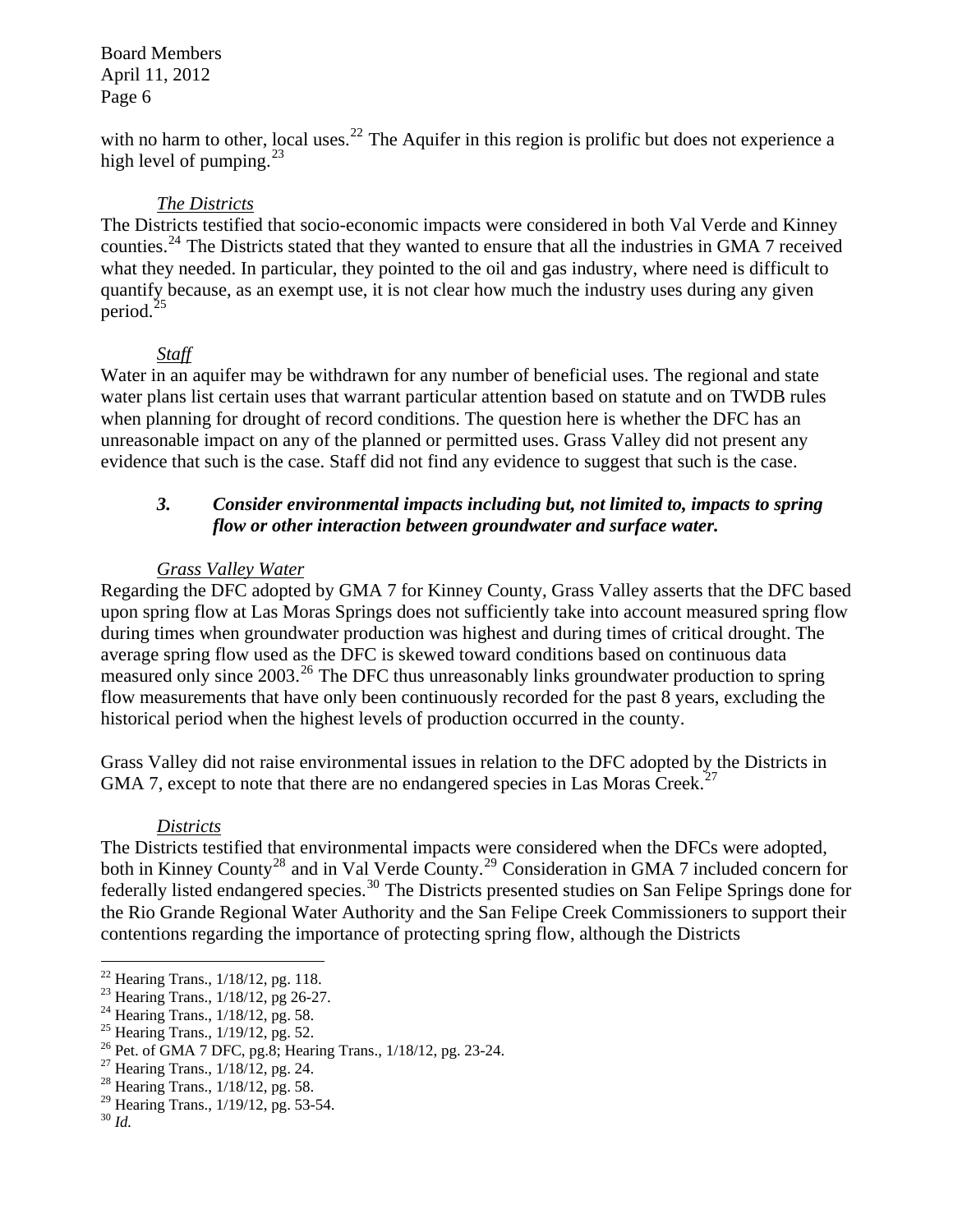acknowledged that the studies are illustrative and did not contribute to the deliberations concerning the springs. $31$ 

#### *Staff*

Testimony was conflicting and inconclusive concerning the connection between groundwater flow in specific areas and the volume of flow at certain springs. Historically, dry periods in the various springs have occurred during times of drought and when pumping for irrigation in the area was highest. In any case, a direct connection between groundwater and spring flow was not required to find: (1) the use of spring flows to be a reasonable metric for a DFC; and (2) acknowledging that the springs may, and probably will, experience dry periods, the DFCs adopted by the Districts in GMA 7 will not have an unreasonable impact on spring flows in the area.

#### *4. Consider the state's policy and legislative directives.*

#### *Grass Valley Water*

First, Grass Valley states that it does not question that the way the DFCs were adopted was reasonable. Rather, it finds the overall DFC itself unreasonable, in part because, by using an average DFC for the whole of GMA 7, Grass Valley asserts the DFC violates the statute.<sup>[32](#page-6-1)</sup> Grass Valley claims that an average drawdown of 7 feet for the Edwards-Trinity Plateau Aquifer in GMA 7 does not "consider uses or conditions of the aquifer within the management area that differ substantially from one geographic area to another."<sup>[33](#page-6-2)</sup>

Grass Valley also asserts that, under the DFC as applied to Val Verde County, with the majority of pumping going to the City of Del Rio, essentially no water is left in Val Verde for irrigators and other users.<sup>[34](#page-6-3)</sup>

Second, Grass Valley claims the DFC in Val Verde County is insufficient to satisfy future pumping in the county, let alone needs identified in the state water plan that could be addressed by the water available in Val Verde County.<sup>[35](#page-6-4)</sup> Grass Valley pointed out that Water Planning Regions J and L both have water shortages in their long-term regional water plans. These shortages could be met by exporting water from Kinney and Val Verde counties.<sup>[36](#page-6-5)</sup>

#### *Districts*

The Districts testified that the overall DFC of 7 feet of drawdown is an average of 9 DFCs set by the Districts for the Edwards-Trinity (Plateau) Aquifer in GMA  $7<sup>37</sup>$  $7<sup>37</sup>$  $7<sup>37</sup>$  In addition, the Districts adopted DFCs for the minor aquifers.<sup>[38](#page-6-7)</sup> The Districts testified at length regarding the different characteristics of the aquifer in different districts, including variations even within a single district.<sup>[39](#page-6-8)</sup> Acknowledging that DFCs can be based on a number of possible goals, such as

- <span id="page-6-4"></span>35 Hearing Trans. 1/19/12, pg. 23-24.
- <span id="page-6-5"></span>36 Hearing Trans., 1/18/12, pg 37.
- <span id="page-6-6"></span>37 Hearing Trans., 1/19/12, pg. 25.

<span id="page-6-0"></span> $31$  Hearing Trans. Resp. Exh. 2 and 8,  $1/19/12$ .

<span id="page-6-1"></span> $32$  Hearing Trans.,  $1/19/12$ , pg. 8-9.

<span id="page-6-2"></span><sup>33</sup> Tex. Water Code § 36.108(d).

<span id="page-6-3"></span><sup>34</sup> Hearing Trans., 1/19/12, pg. 22.

<span id="page-6-7"></span><sup>38</sup> Hearing Trans., 1/19/12, pg. 38.

<span id="page-6-8"></span><sup>39</sup> Hearing Trans., 1/19/12, pg. 43-50.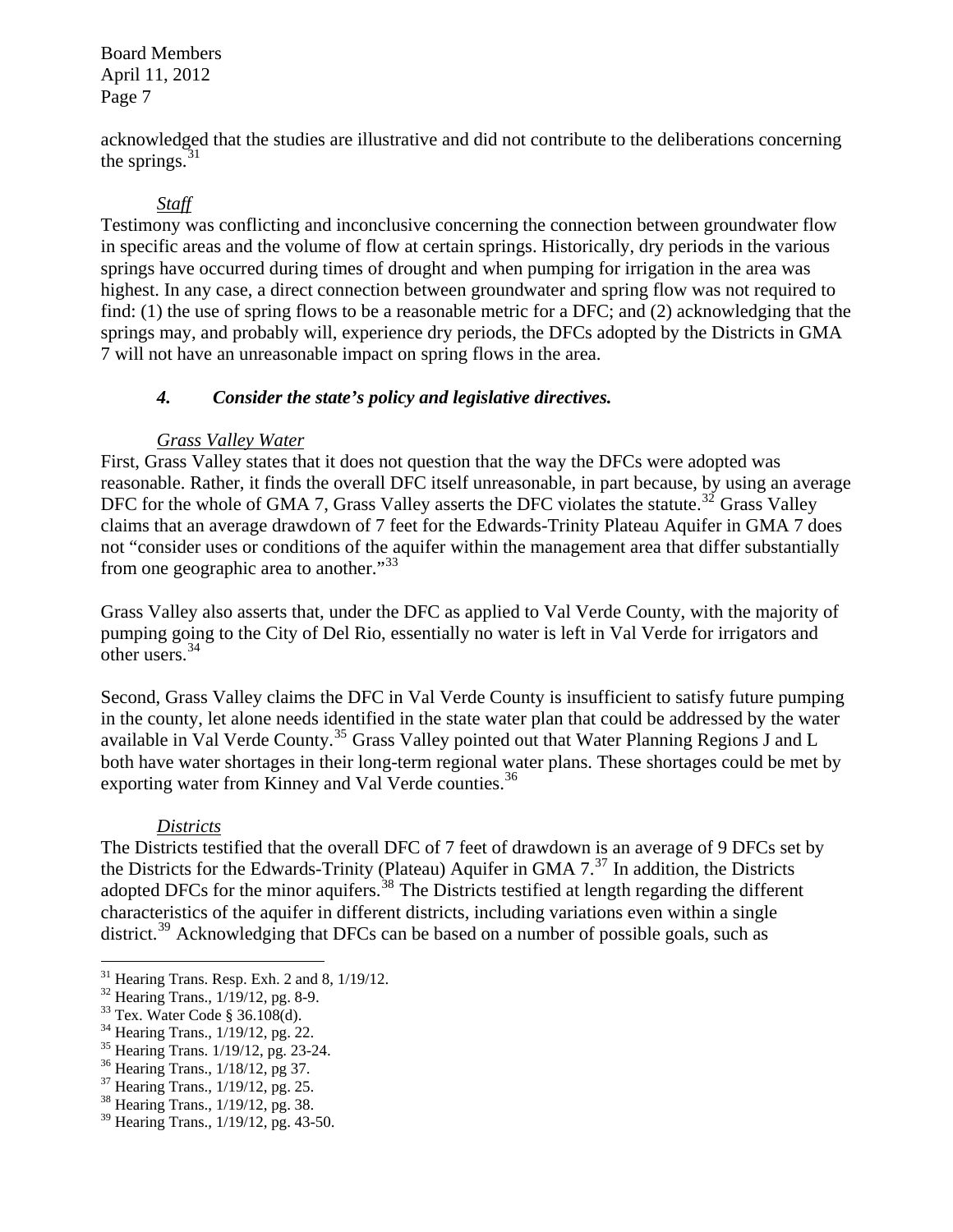percentage of depletion over 50 years, desired water quality, specific maintenance of spring and surface water flows, or other relevant objective standards, the Districts testified that all the Edwards-Trinity (Plateau) Aquifer Districts chose to base their DFCs on desired declines in aquifer levels, with the exception of Kinney County, which based its DFC on specific spring flows.

Based on the variables described in the Districts' testimony, the following districts adopted drawdowns of:

(a) 0 to 2 feet: Coke County UWCD, Lipan-Kickapoo WCD (Concho and Tom Green), Real-Edwards C and RD (Edwards), Kimble Co. GCD, Menard County UWD, Terrell Co. GCD, Uvalde Co. UWCD, and Val Verde (no district);

(b) three to seven feet: Ector (no district), Hill County UWCD (Gillespie), Real-Edwards C and RD (Real), Sterling Co. UWCD, and Sutton Co. UWCD;

(c) eight to 13 feet: Crockett Co. GCD, Irion Co. WCD, Midland (no district), Middle Pecos GCD, Plateau UWC and SD (Schleicher), and Upton (no district); and

(d) 34 to 37 feet: Glasscock GCD and Santa Rita UWCD.<sup>[40](#page-7-0)</sup>

Kinney County based its DFC on maintaining a specific flow in a major spring.

Kinney County GCD set as a management plan goal the sustainability of the Aquifer and maintaining a certain level of spring flow.<sup>[41](#page-7-1)</sup> The Districts argued that, without the spring flow, a number of surface water rights would be impaired. The Districts' witness testified that pumping of groundwater affects spring flow, which affects surface water, and GMA 7 considered these factors. In particular, concerns were raised regarding the impact of reduced spring flows on waters that are tributaries to the Rio Grande and thus possibly covered by the 1944 Water Treaty between the United States and Mexico.<sup>[42](#page-7-2)</sup>

District witnesses testified that the Districts considered whether the DFCs adopted in GMA 7 adequately covered all the needs in the water plan while balancing those different needs.<sup>[43](#page-7-3)</sup>

### *Staff*

Staff has stated before that under the relevant statute and regulations, a *regional* DFC is not inherently unreasonable.<sup>[44](#page-7-4)</sup> Adopting a GMA-wide drawdown to be averaged across several hydrogeologic zones is not inherently unreasonable.<sup>[45](#page-7-5)</sup> Here, the Districts testified that they looked at varying aquifer conditions, including recharge rates, production capability, aquifer thickness and conductivity, along with uses, such as irrigation, municipal, and oil production in some 27 counties. The final DFCs reflected this diversity in the different levels of drawdown accepted for the various

<sup>40</sup> Resp. Exh. 9, 1/19/12.

<span id="page-7-1"></span><span id="page-7-0"></span><sup>41</sup> Hearing Trans., 1/18/12, pg. 35.

<span id="page-7-2"></span><sup>42</sup> Hearing. Trans. 1/18/12, pg. 98-99.

<span id="page-7-3"></span><sup>43</sup> Hearing Trans., 1/18/12, pg. 58-59.

<span id="page-7-4"></span><sup>44</sup> TWDB Board Report on GMA 9, pg. 7, 1/25/2012.

<span id="page-7-5"></span><sup>45</sup> TWDB Board Report on GMA 13, pg. 6, 2/22/2012.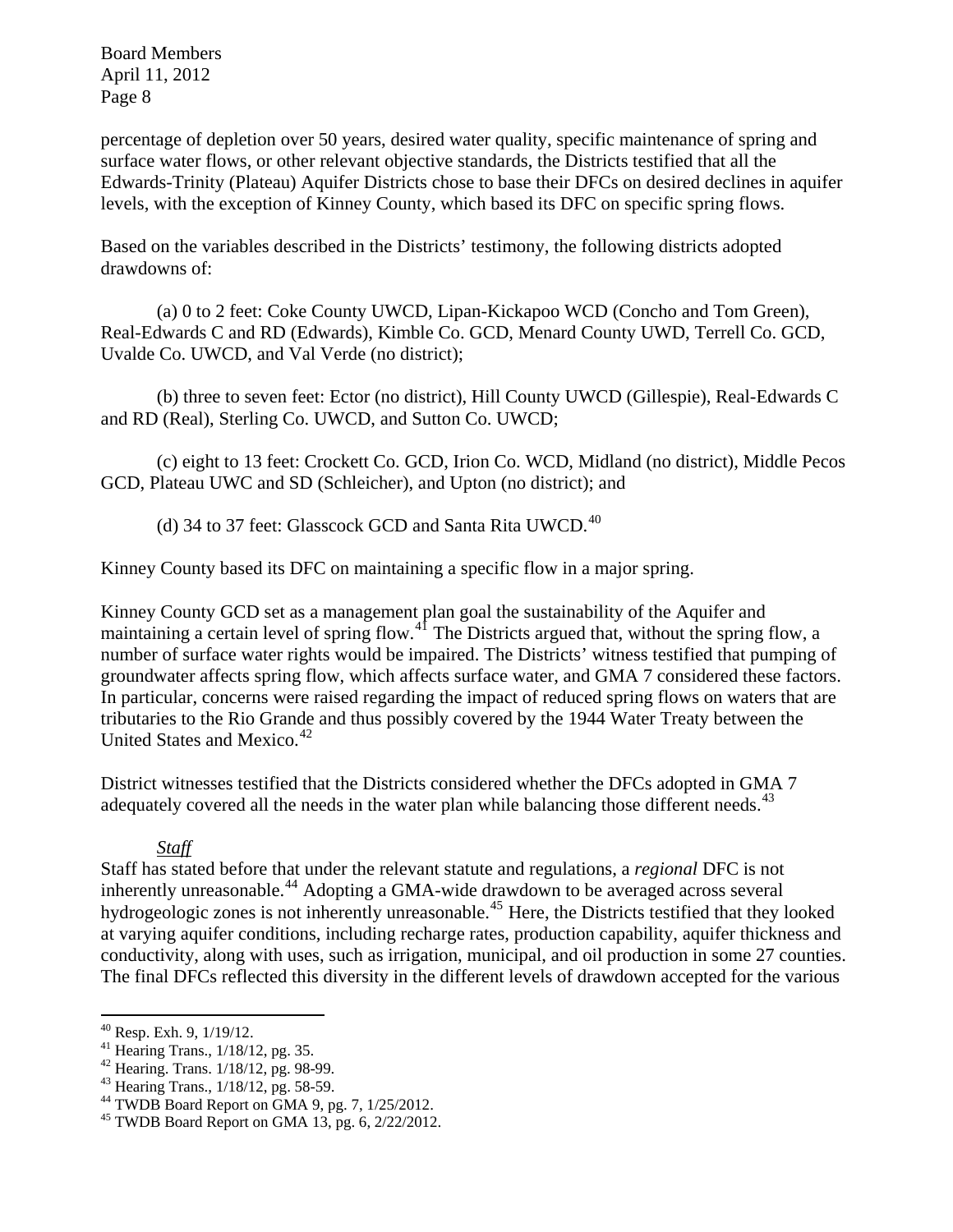counties.[46](#page-8-0) These different levels of drawdown were then averaged to determine an overall DFC. At the same time, the scenario upon which the different DFCs was based was also included in the DFC statement for reference in planning. Contrary to Grass Valley's assertion, the average drawdown of seven feet adopted by the Districts appears to reflect reasonable consideration of "uses or conditions of the aquifer within the management area that differ substantially from one geographic area to another."

During the hearing on January 18, a witness for the Districts representing the Maverick County Water District testified regarding the tributaries of the Rio Grande that are fed by San Filipe, Sycamore, Pinto , and Las Moras Creeks. The Rio Grande in turn provides surface water to all the cities in 27 water districts in the lower valley, downstream of Kinney County. The witness testified that these tributaries are therefore covered by the 1944 Water Treaty between the United States and Mexico and any attempt to reroute water from those streams would violate that treaty.<sup>[47](#page-8-1)</sup>

The treaty to which the Districts refer is the Treaty between the United States of America and Mexico Respecting Utilization of Waters of the Colorado and Tijuana Rivers and of the Rio Grande, U.S.-Mex., Feb. 3, 1944, 59 Stat. 1219 (Treaty). The purpose of the Treaty was to resolve boundary and water allocation issues and to establish water entitlements for both Mexico and the United States. Under Article 4 of the Treaty, the waters of the Rio Grande between Fort Quitman and the Gulf were allotted to the two countries in the manner specified in the Treaty. Included in the allotment to the United States were "all the waters reaching the main channel of the Rio Grande from the Pecos and Devils Rivers, Goodenough Spring, and Alamito, Terlingua, San Felipe and Pinto Creeks." Thus, all the waters of concern in this proceeding were allocated to use by the United States. Periods of low-flow and no-flow from the creeks are expected and are recognized in the Treaty. As all of the flow is allocated to the United States, reductions in flow from the creeks would not jeopardize our commitment to Mexico under the Treaty.

The DFC appears designed to maintain sufficient flow to serve downstream surface water users when the streams are flowing naturally. Additional pumping of groundwater could affect stream flows and flows downstream. But, as discussed under Section 3 above, data is inconclusive about the connection between groundwater flow in specific areas and the volume of flow at certain springs. Therefore, any impact the DFC may have on water flowing to downstream surface water users is a question of fact to be resolved through a judicial review of those facts.

Grass Valley refers to the shortages projected in Regions J and L as an indication that the DFCs in Kinney and Val Verde Counties are unreasonable in light of state policy and legislative directives. Presently, however, neither regional plan has a recommended strategy or alternative strategy that calls for development of groundwater in either Kinney County or Val Verde County to serve outside the region. This is not to say that such a strategy could not be developed in future planning efforts that would need to be compared to future DFCs; only that the current DFCs are reasonable in light of the regional plans and any known specific state directives affecting the GMA.

### *5. Consider the impact on private property rights.*

 $\overline{a}$ 46 Resp. Exh. 9, 1/19/12.

<span id="page-8-1"></span><span id="page-8-0"></span> $^{47}$  Hearing Trans.,  $1/18/12$ , pg. 99, 100.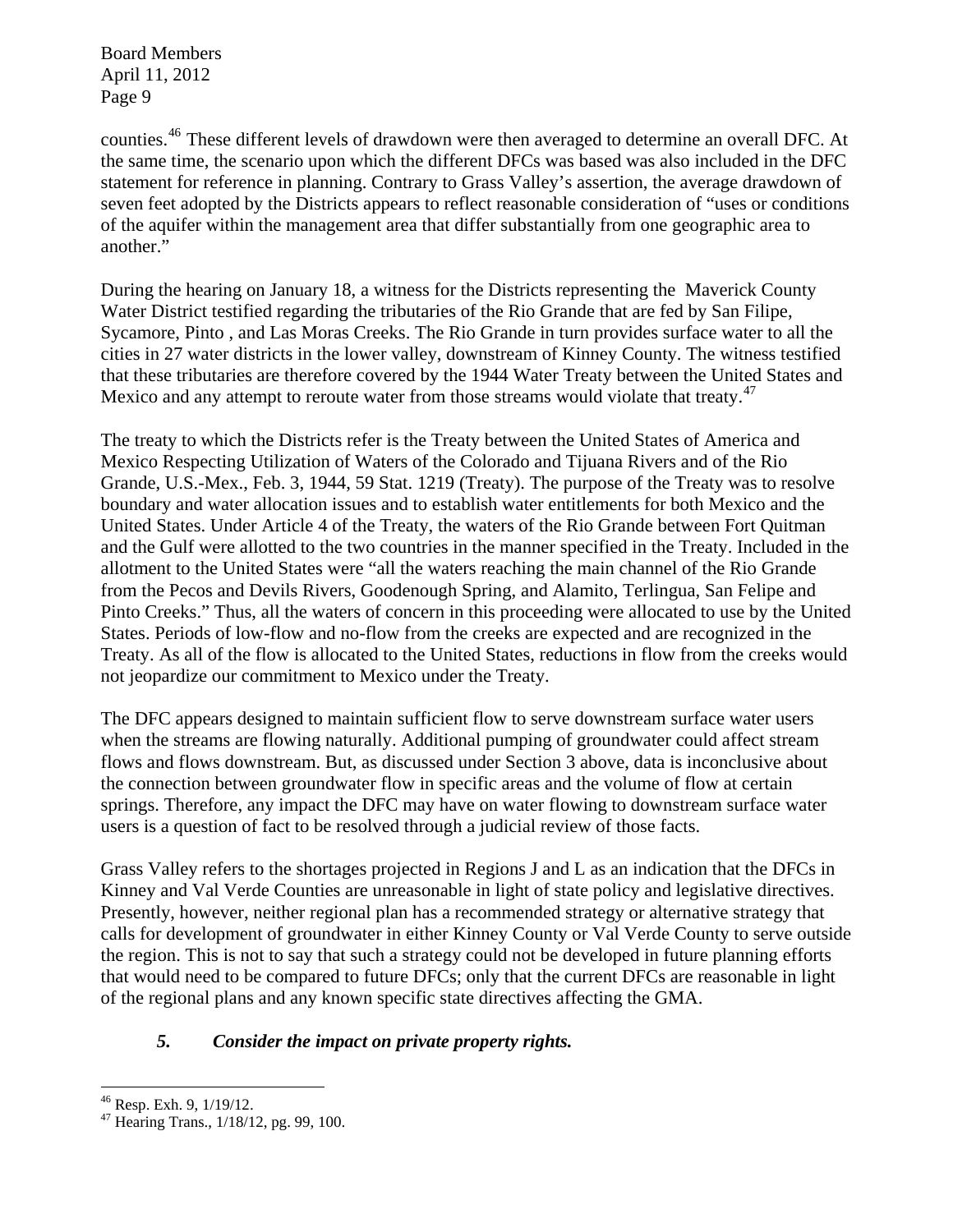#### *Grass Valley Water*

Grass Valley asserts that the DFC adopted by the Districts in GMA 7 for Val Verde County leaves no water available for landowners to exercise their private property rights.<sup>[48](#page-9-0)</sup> Grass Valley also claims that the DFC adopted for Kinney County by GMA 7 keeps Grass Valley from exercising its private property rights because the DFC allows very little additional pumping.<sup>[49](#page-9-1)</sup> The restrictions, Grass Valley concludes, are not based on reasonable standards or purposes.<sup>[50](#page-9-2)</sup>

#### *Districts*

The witness for the Districts testified that the Districts in GMA 7 considered the impact of the DFC on private property rights—for example, the rights of the ranchers, irrigators, and surface water holders.<sup>[51](#page-9-3)</sup> The Districts acknowledged that landowners have a right to sell and export their water; but they also have a right to keep their water under their land for future use.<sup>[52](#page-9-4)</sup>

#### *Staff*

Grass Valley did not state how much water it intended to permit. In Kinney County, Grass Valley's proposed wells all appear to be in GMA 10, and, consequently, will be discussed in the report on the appeal of the GMA 10 DFC. With approximately 6,529 acre-feet per year over and above current supplies and strategies in Val Verde County, Grass Valley presumably could begin to exercise at least some of its leasehold interests in eastern Val Verde County even if a district were in place. But presently, with no district in Val Verde County to enforce the DFC, Grass Valley's concerns are speculative regarding any impact on its property rights.

#### *6. Consider the reasonable and prudent development of the state's groundwater resources.*

#### *Grass Valley Water*

The witness for Grass Valley testified that "there is a large amount of water flowing through the aquifer" in an area with fairly low population and little usage.<sup>[53](#page-9-5)</sup> In addition, Grass Valley claims that, "if we're trying to develop the state's groundwater resources" to move water from areas of high availability to areas that need water, then moving it from Kinney and Val Verde Counties to other areas of the state constitutes reasonable and prudent development of the state's groundwater resources.[54](#page-9-6)

#### *Districts*

The witness for GMA 7 testified that the Districts thought the DFCs provided a reasonable and prudent development of the state's groundwater resources.<sup>[55](#page-9-7)</sup> The Districts' primary objective in Val Verde County was protection of current use and the San Felipe Springs. The Districts claimed a similar objective in Kinney County by protecting Las Moras Springs.

<span id="page-9-3"></span><span id="page-9-2"></span><sup>51</sup> *Id.*, at 55.<br><sup>52</sup> *Id.* at 59.<br><sup>53</sup> Hearing Trans., 1/19/12, pg 22.<br><sup>54</sup> *Id.*, at 22-23.

 $\overline{a}$ 48 Hearing Trans., 1/19/12, pg. 21.

<span id="page-9-1"></span><span id="page-9-0"></span><sup>&</sup>lt;sup>49</sup> Hearing Trans.,  $1/18/12$ , pg. 10.<br><sup>50</sup> *Id.* at 28.

<span id="page-9-5"></span><span id="page-9-4"></span>

<span id="page-9-6"></span>

<span id="page-9-7"></span><sup>&</sup>lt;sup>55</sup> Hearing Trans. 1/18/12, pg. 60; Hearing Trans., 1/19/12, pg. 55.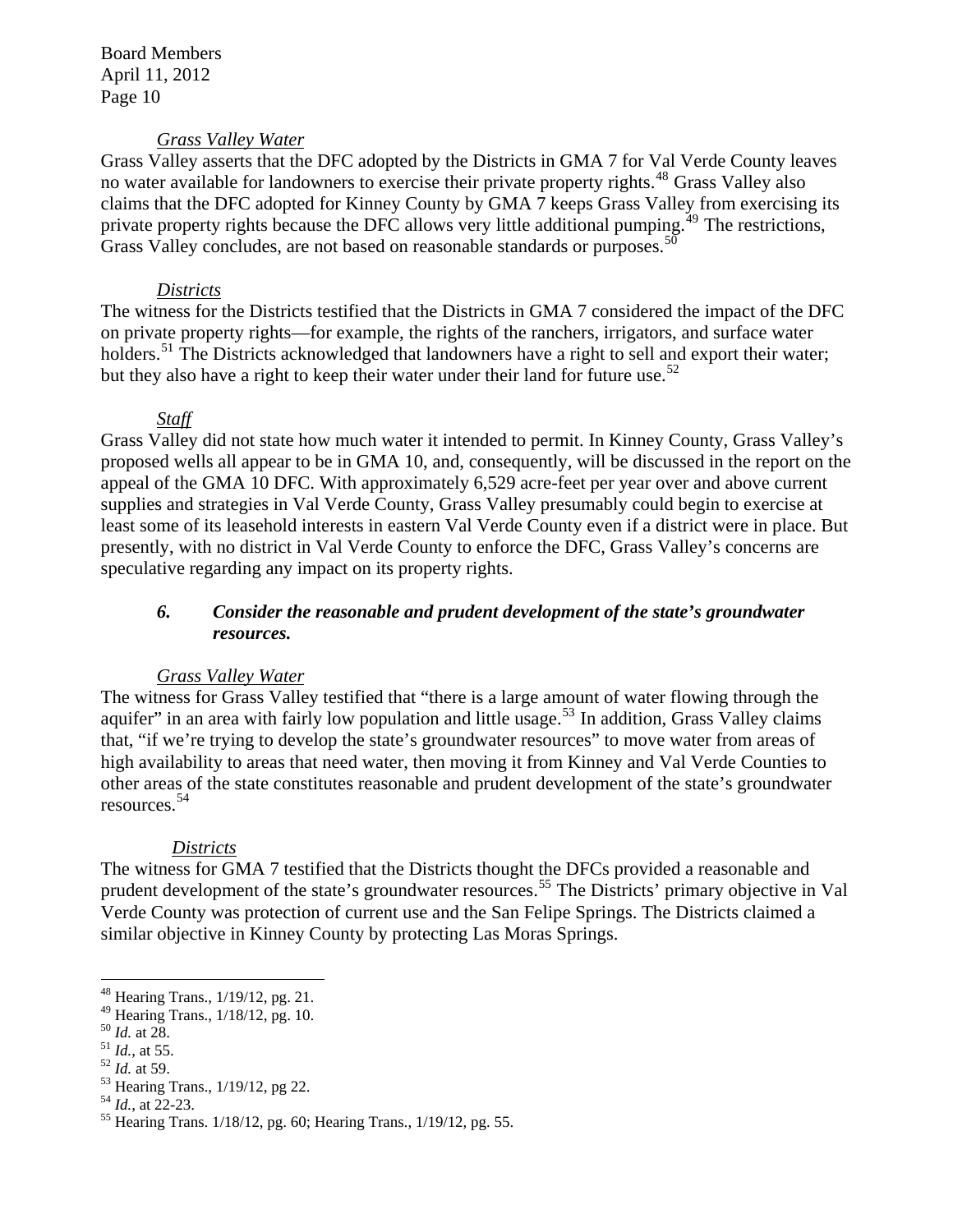#### *Staff*

The DFC results in a MAG of 25,000 acre-feet per year.<sup>[56](#page-10-0)</sup> The 2011 Plateau Regional Water Plan projects a total demand in Val Verde County of 26,000 acre-feet per year, as Grass Valley testified.<sup>[57](#page-10-1)</sup> But Grass Valley fails to acknowledge that the demand projections include both groundwater and surface water. In fact, water use for both Val Verde County and Del Rio is about equally divided between surface water and groundwater. Therefore, comparing the demand figures with the MAG is not appropriate. The MAG exceeds regional water plan supplies and strategies that are tied to groundwater, by  $6,500$  acre-feet per year.<sup>[58](#page-10-2)</sup>

The DFC results in a MAG of 70,340 acre-feet per year for Kinney County in GMA 7.<sup>[59](#page-10-3)</sup> The MAG exceeds regional water plan supplies and strategies in Kinney County by almost 50,000 acre-feet per year.<sup>[60](#page-10-4)</sup> Providing for existing supplies and recommended strategies with a not insignificant allowance for additional uses, while also protecting spring flow, is both reasonable and prudent.

### **RECOMMENDATION**

Staff recommends that the Board find that the DFCs adopted by the Districts in GMA 7 for the Edwards-Trinity (Plateau) Aquifer in Kinney and Val Verde Counties are reasonable based on the petitions, the testimony and evidence presented at the hearings, and staff's summary and analysis of that evidence. The reasonableness of the DFC with respect to the exercise of personal property rights in Kinney County will depend on the way in which the Districts incorporate the MAG in their management plans and rules and make related decisions regarding permit authorizations and administration. With respect to Val Verde County, the reasonableness of the DFC with respect to the exercise of personal property rights will depend upon the future formation and actions of a groundwater conservation district in Val Verde County, if one is formed.

Attachment(s): Technical Analysis of Petitions

 $\overline{a}$ 56 Attachment 1, Table 3

<span id="page-10-1"></span><span id="page-10-0"></span><sup>57</sup> Region J 2011 Regional Water Plan, pg. 2-9; Hearing Trans., 1/19/12, pg. 20

<span id="page-10-2"></span><sup>58</sup> Attachment 1, Figure 6 and Table 3

<span id="page-10-3"></span><sup>59</sup> Attachment 1, Table 2

<span id="page-10-4"></span> $60$  Attachment 1, Figure 5 and Table 2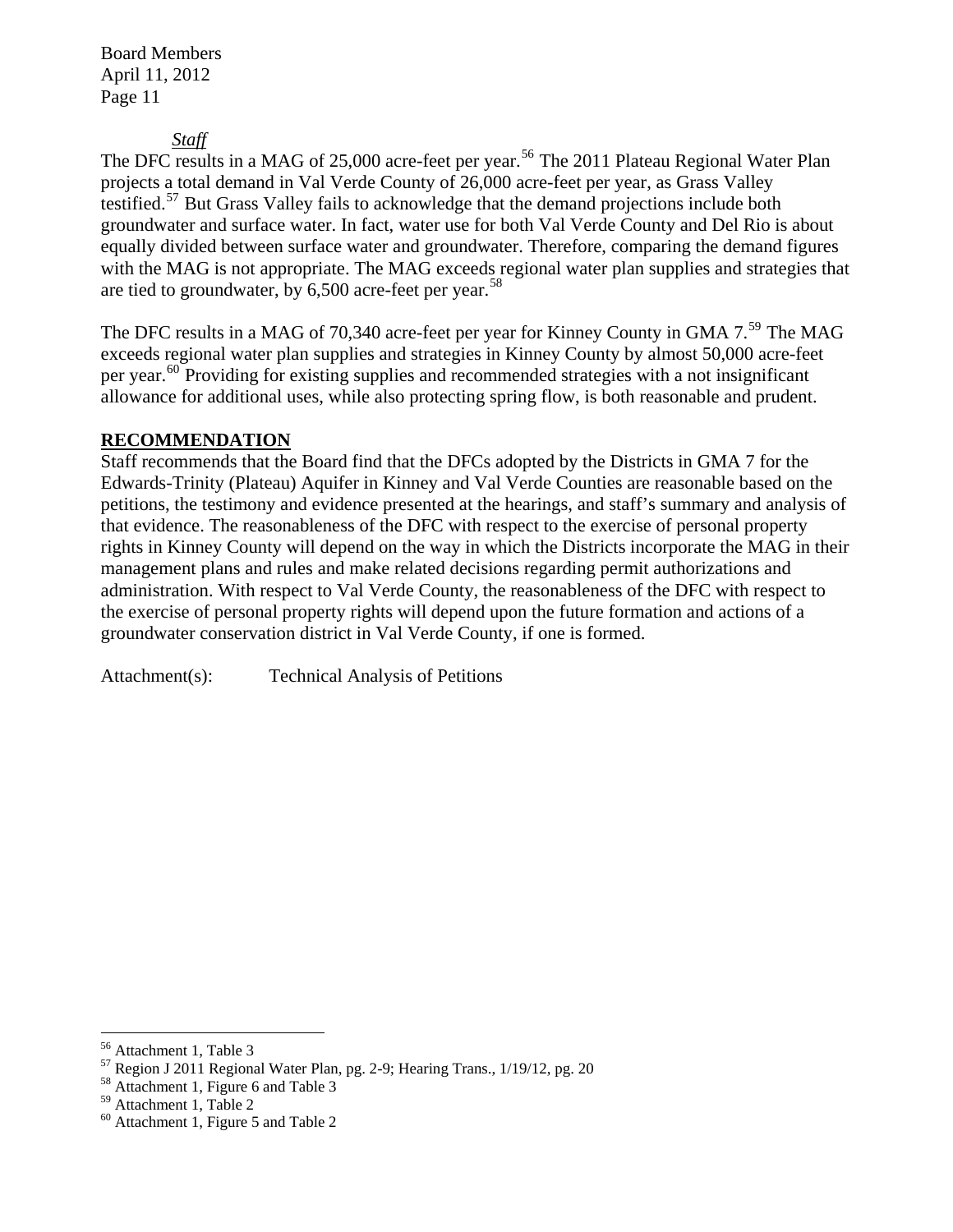## **TECHNICAL ANALYSIS OF PETITION**

## **CHALLENGING THE REASONABLENESS OF THE DESIRED FUTURE CONDITIONS** FOR THE EDWARDS-TRINITY (PLATEAU) AQUIFER IN GROUNDWATER **MANAGEMENT AREA 7 IN KINNEY AND VAL VERDE COUNTIES**

**Petitioner:** Grass Valley Water, L.P.

Prepared by: Jerry Shi, Ph.D., P.G. Texas Water Development Board **Groundwater Resources Division** 

Prepared for: Texas Water Development Board April 19, 2012 Board Meeting

April 11, 2012



The seal appearing on this technical analysis was authorized by Jianyou (Jerry) Shi, P.G. 11113 on April 11, 2012.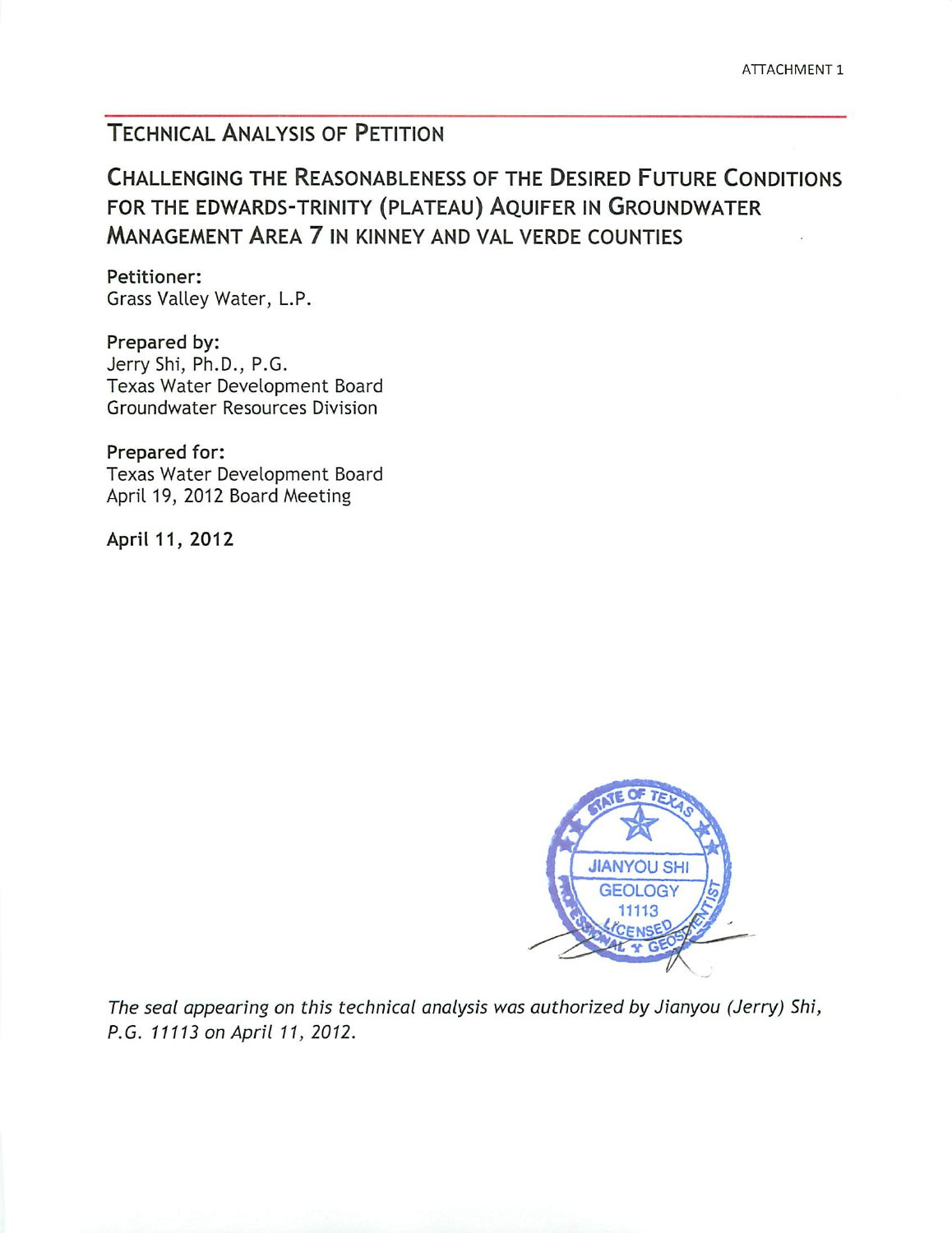Attachment 1: Technical Analysis of Petitions

*This page is intentionally blank*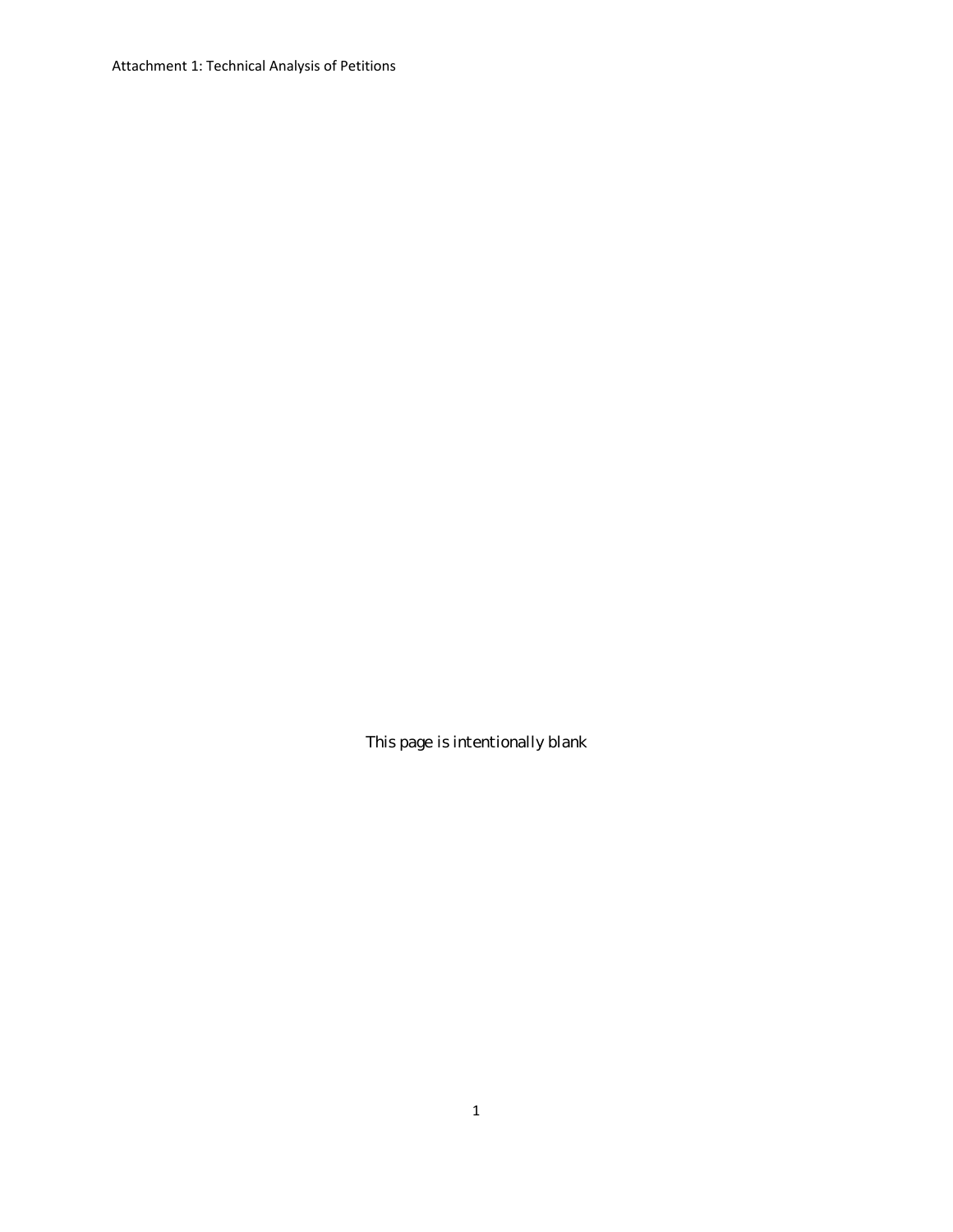## *EXECUTIVE SUMMARY*

Technical information from groundwater availability model (GAM) runs and other sources have been summarized to provide context to issues raised in a petition appealing the reasonableness of the desired future conditions for the Edwards-Trinity (Plateau) Aquifer in Groundwater Management Area 7 (GMA 7) in Kinney and Val Verde counties.

The desired future conditions of the Edwards-Trinity (Plateau) Aquifer for GMA 7 in Kinney County are to maintain an average flow of approximately 23.9 cubic feet per second (cfs) and a median flow of approximately 24.4 cfs at the Las Moras Springs. The desired future condition in the Edwards-Trinity (Plateau) Aquifer for the rest of GMA 7 (including Val Verde County) is to maintain an average drawdown of seven feet. For GMA 7 in Kinney County, the modeled available groundwater value (approximately 70,300 acre-feet per year) exceeds the 2012 State Water Plan groundwater availability, existing water supplies and recommended water management strategies, and historical use in Kinney County (historical groundwater use is not estimated for GMA 7 and GMA 10 separately in Kinney County) (Table 2; Figure 5). The modeled available groundwater is less than the maximum sustainable pumping rate. For Val Verde County, the modeled available groundwater value (approximately 25,000 acre-feet per year) is more than the existing water supplies and recommended water management strategies and historical use. Modeled available groundwater is less than the 2012 State Water Plan groundwater availability and potentially below the maximum sustainable pumping rate.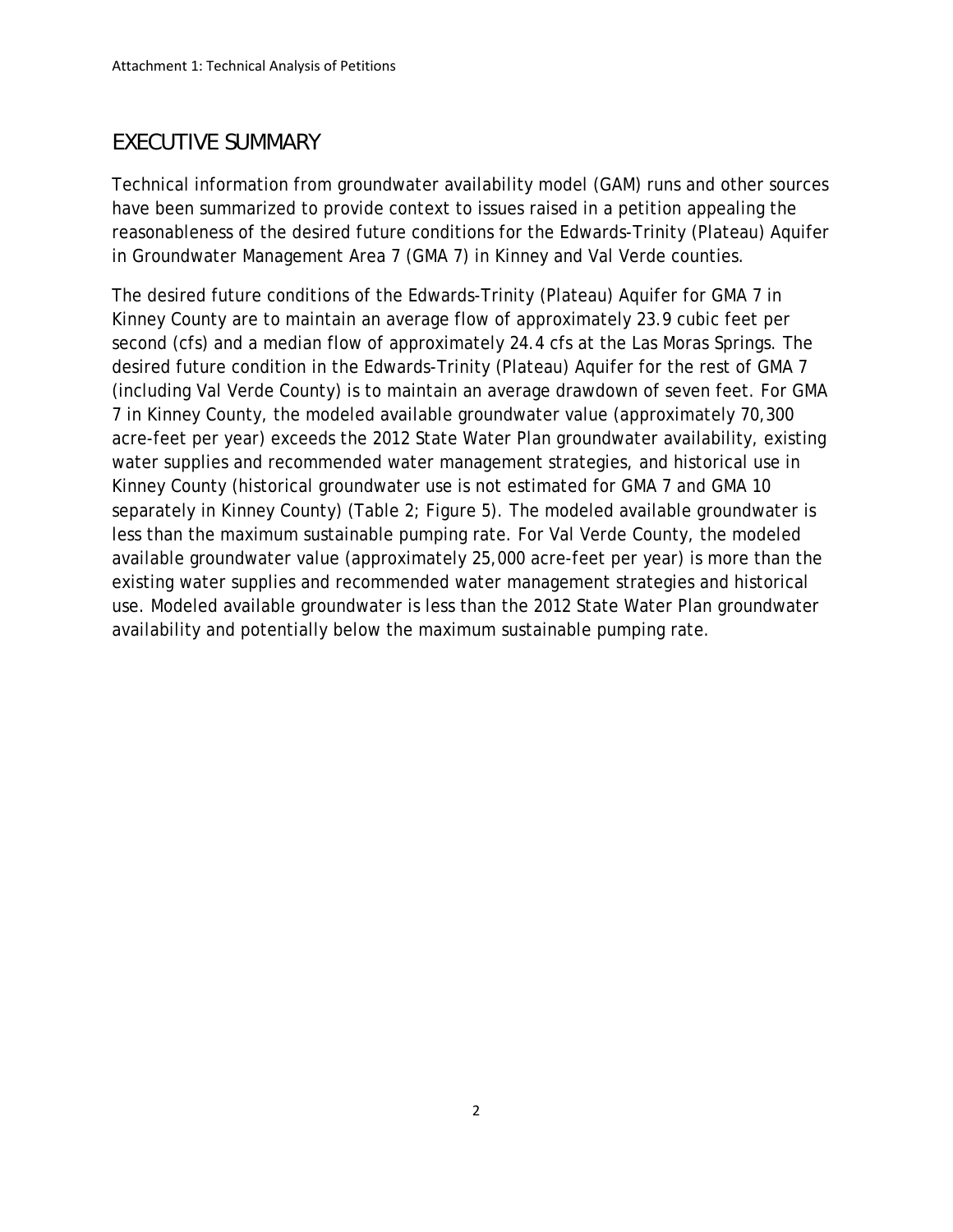## *SECTION 1: INTRODUCTION*

This document summarizes the technical information to provide context to the issues raised in a petition appealing the reasonableness of the desired future conditions for the Edwards-Trinity (Plateau) Aquifer (Figure 1) adopted by groundwater conservation districts in GMA 7 (Figure 2). This report accompanies the Texas Water Development Board (TWDB) staff evaluation of the issues raised in the petition filed by Grass Valley Water, L.P. In this technical report, no conclusions are drawn about the merits of the issues raised in the petition.

Section 2 presents background information regarding different model simulations that were developed in support of the desired future conditions process. Section 3 summarizes the approach by the TWDB to estimate the modeled available groundwater in the Edwards-Trinity (Plateau) Aquifer related to the desired future conditions in Kinney County. Section 4 compares the modeled available groundwater with historical groundwater pumping, exempt use, groundwater availability from 2012 state water plan, existing water supplies and recommended water management strategies, recharge, estimated maximum sustainable pumping, and total storage volume. Section 5 discusses the limitations of regional scale numerical groundwater flow models.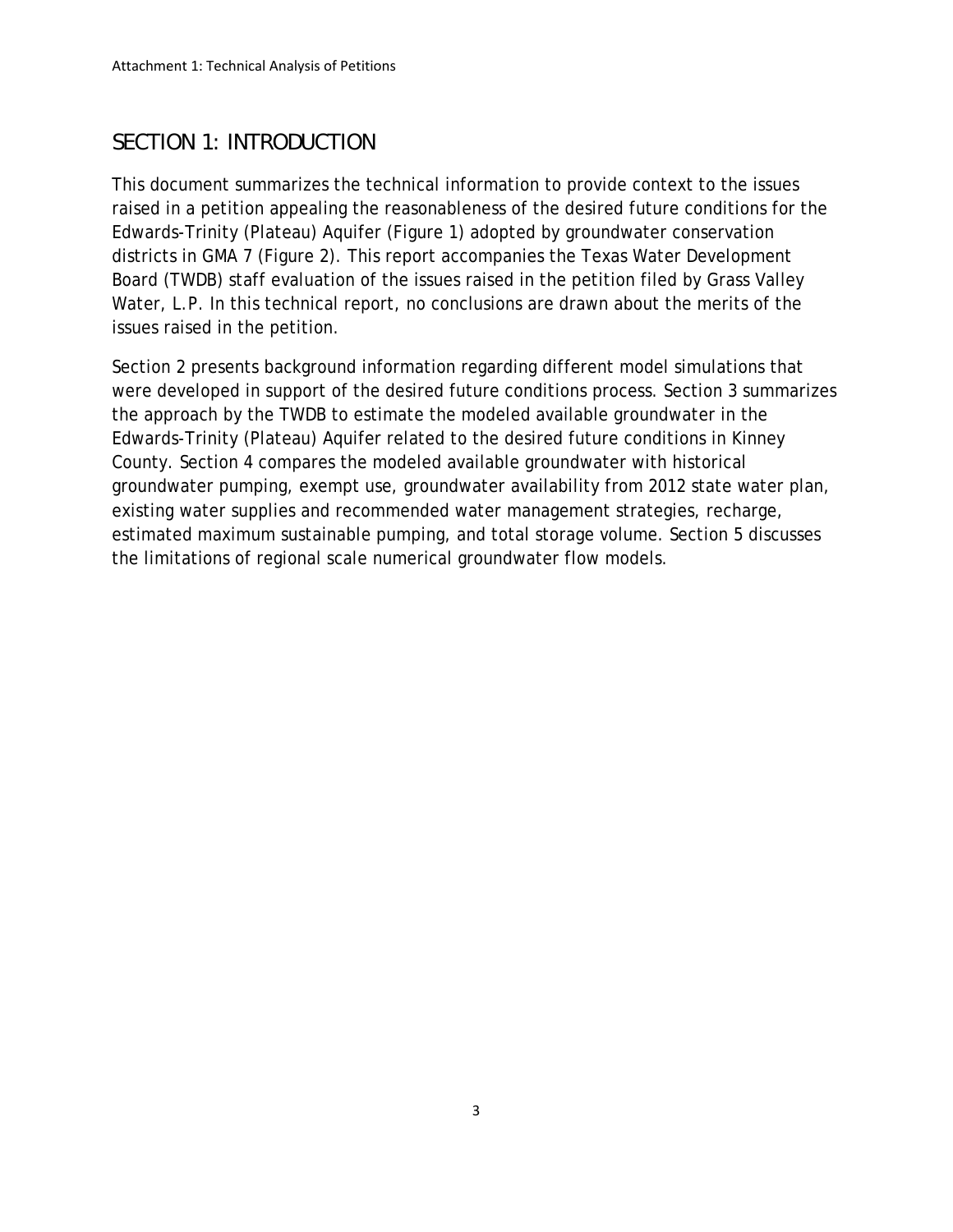

**FIGURE 1. LOCATION OF THE EDWARDS-TRINITY (PLATEAU) AQUIFER IN GROUNDWATER MANAGEMENT AREA 7.**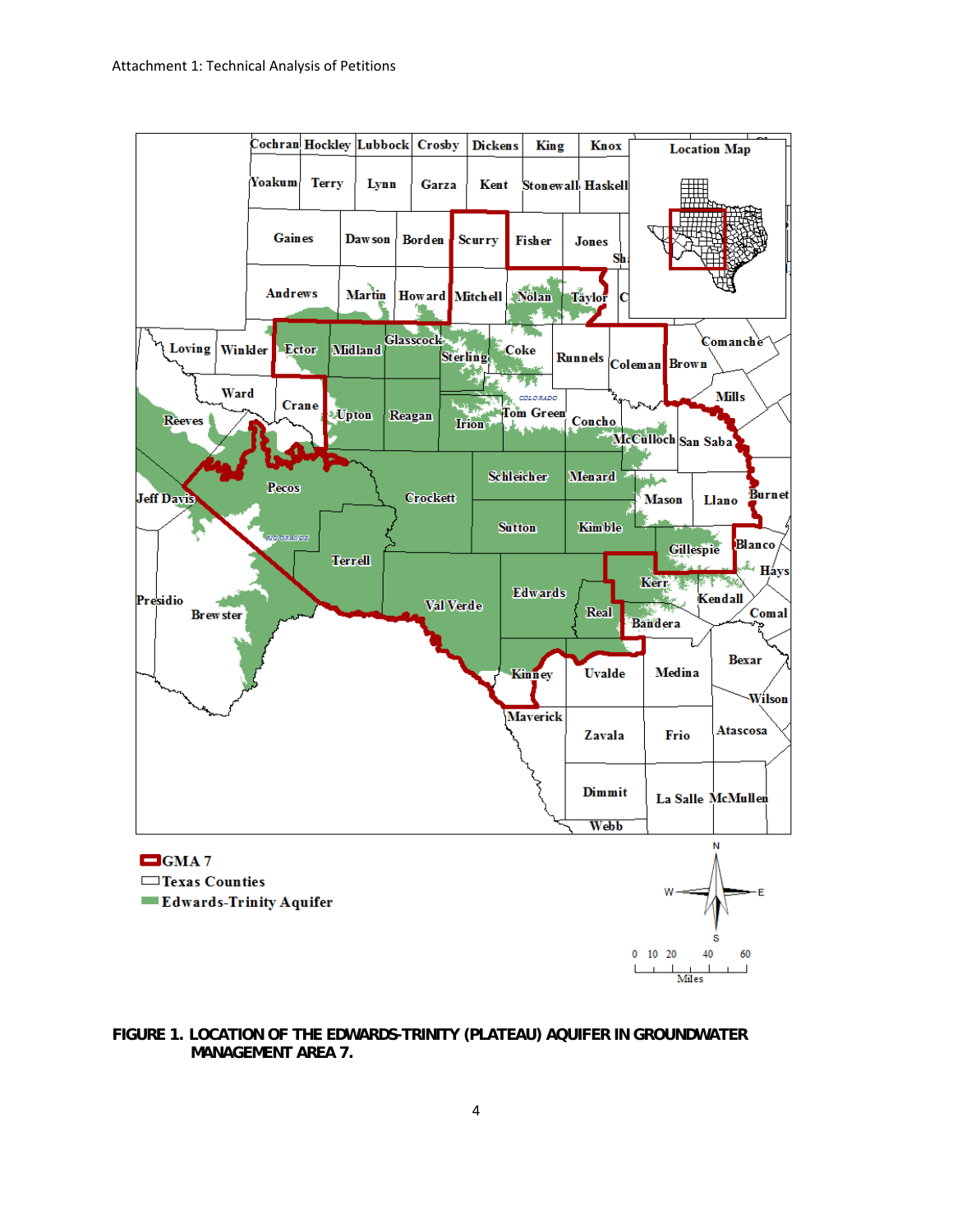

**FIGURE 2. GROUNDWATER CONSERVATION DISTRICTS IN GROUNDWATER MANAGEMENT AREA 7. (GCD = GROUNDWATER CONSERVATION DISTRICT; UWCD = UNDERGROUND WATER CONSERVATION DISTRICT; UWD = UNDERGROUND WATER DISTRICT; WCD = WATER CONSERVATION DISTRICT).**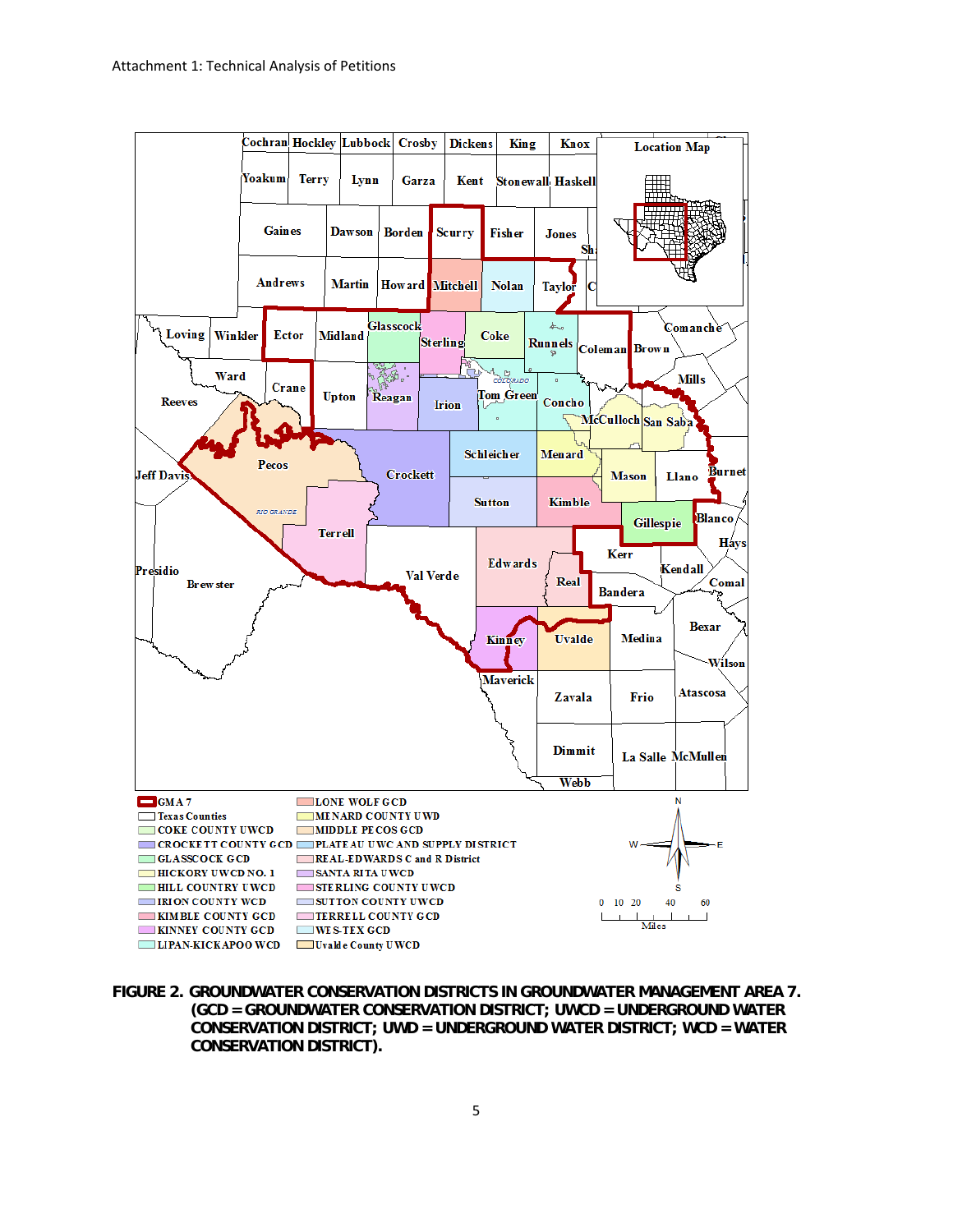## *SECTION 2: GROUNDWATER AVAILABILITY MODEL RUNS*

TWDB staff completed two aquifer assessments and five groundwater availability modeling analyses to assist the groundwater conservation districts with developing their desired future conditions for the Edwards-Trinity (Plateau) Aquifer in GMA 7. The desired future conditions, adopted by groundwater conservation districts in GMA 7 on July 29, 2010, are to maintain an average drawdown of seven feet for the Edwards-Trinity (Plateau) Aquifer, except for Kinney County, based on Scenario 10 of TWDB GAM Run 09- 035 (Hutchison, 2010). In Kinney County the desired future condition was to maintain an annual average flow of 23.9 cfs and a median flow of 24.4 cfs at Las Moras Springs, based on Scenario 3 of GAM Task 10-027 (revised) (Hutchison, 2011). Figure 3 illustrates the features of Kinney County that are referenced in this technical report.

The reports of these analyses are summarized as follows.

### *GTA Aquifer Assessment 08-06*

Thorkildsen and Backhouse (June 17, 2009)

TWDB staff calculated managed available groundwater for the Edwards-Trinity (Plateau) Aquifer to achieve the draft desired future conditions for Glasscock County, Reagan County, Upton County, and the southeast corner of Midland County. The assessment was based on precipitation, effective groundwater recharge rate, and aquifer storage change over a 50-year period after the aquifer-saturated thickness was assumed to be reduced by approximately 50 percent.

A second area was assessed separately and summarized in GTA Aquifer Assessment 08-05 (see below).

### *GTA Aquifer Assessment 08-05*

Thorkildsen and Backhouse (August 11, 2009)

TWDB staff calculated managed available groundwater for the Edwards-Trinity (Plateau) Aquifer to achieve the draft desired future conditions for Crockett County, Kimble County, Kinney County, Middle Pecos and Wes-Tex Groundwater Conservation Districts; the Coke County, Hill Country, Sterling County, Sutton County, and Uvalde County Underground Water Conservation Districts; the Hickory Underground Water Conservation District No. 1; the Irion County and Lipan-Kickapoo Water Conservation Districts; the Menard County Underground Water District; the Plateau Underground Water Conservation and Supply District; and the Real-Edwards Conservation and Reclamation District. The assessment was based on precipitation, effective groundwater recharge rate, and aquifer storage change over a 50-year period after the water level in the aquifer was assumed to decline by 5, 10, 15, and 20 feet, respectively.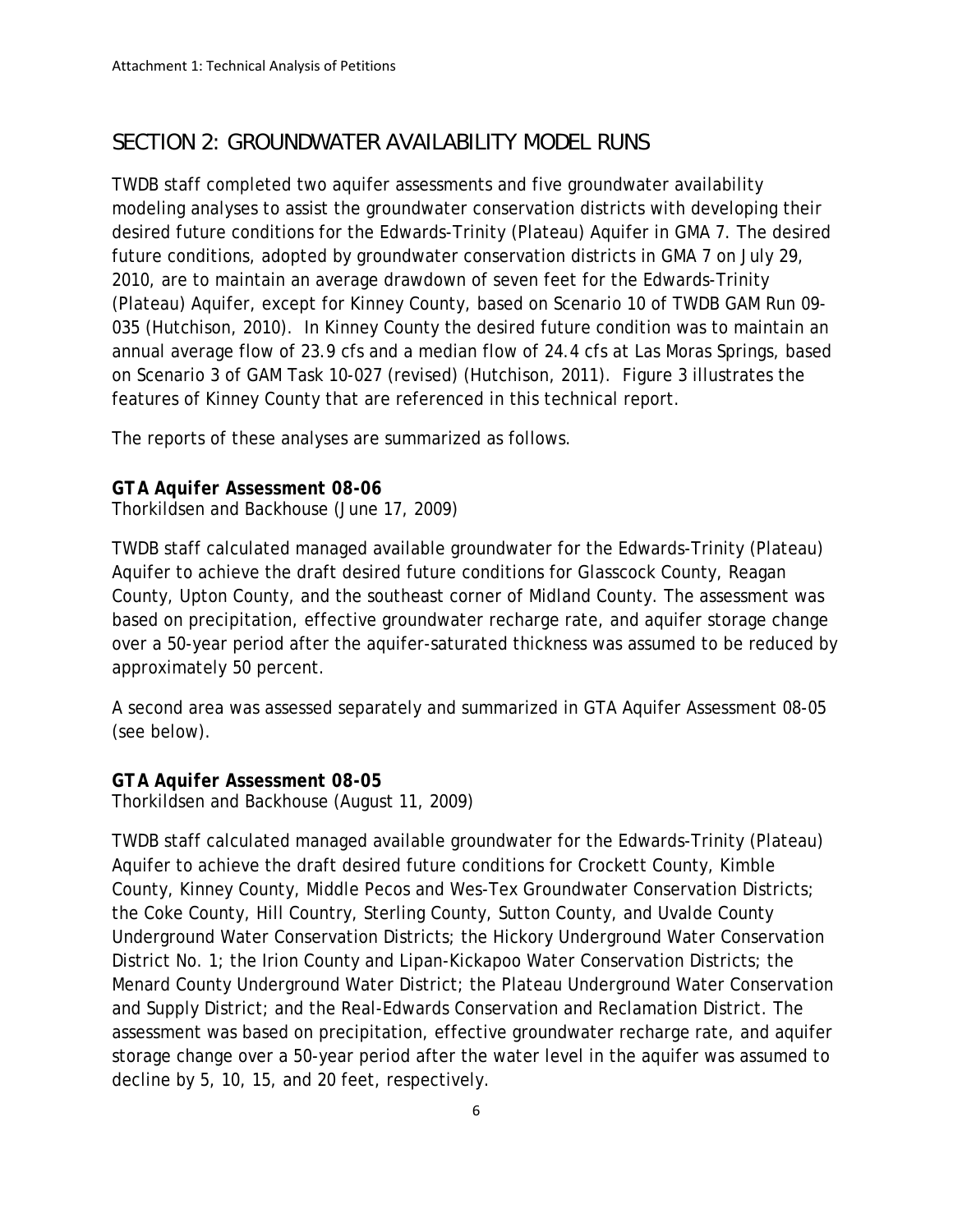

**FIGURE 3. LOCATIONS OF GROUNDWATER MANAGEMENT AREAS (GMAS), MAJOR SPRINGS, PERMITTED WELLS, AND EXEMPT WELLS IN KINNEY COUNTY.**

### *GAM Run 07-003*

Donnelly (June 13, 2007)

Using version 1.0 of the Edwards-Trinity (Plateau) Aquifer numerical groundwater flow model (Anaya and Jones, 2004), TWDB staff simulated the groundwater drawdown (relative to the water level at the end of 2000) over a 50-year predictive period assuming average recharge and baseline pumpage provided by the groundwater conservation district located in GMA 7. This assessment indicated that water levels after 50 years of baseline pumpage stayed within 25 feet of water levels at the end of 2000 for most areas.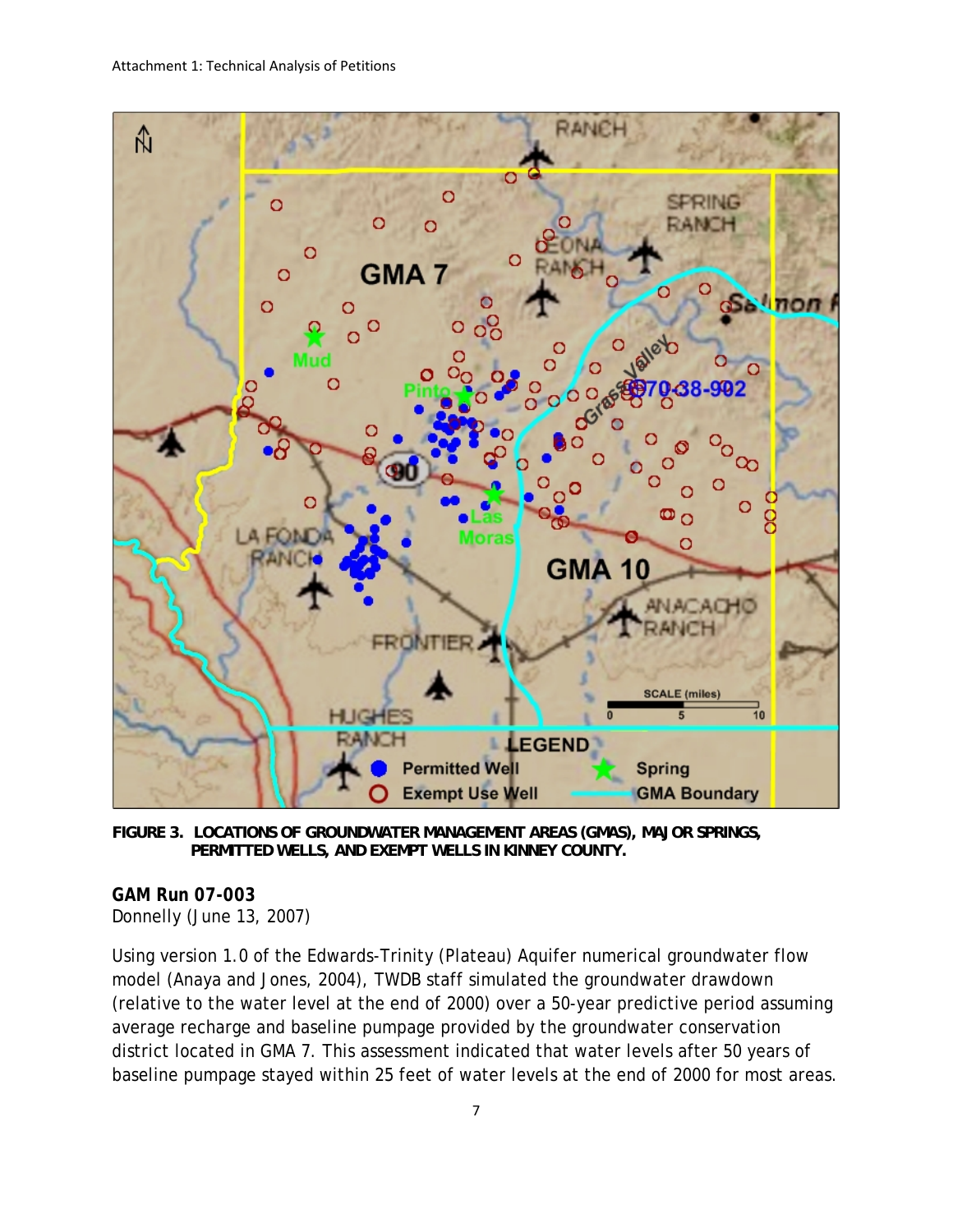Significant drawdowns of up to 500 feet were predicted in Glasscock and Reagan counties because the model was not appropriately simulating the response of the Edwards-Trinity (Plateau) Aquifer to pumping in this area.

### *GAM Run 07-032*

Donnelly (December 11, 2007)

This model run was exactly the same as GAM Run 07-03 except that recharge related to drought-of-record was used for the last six years of the 50-year predictive period. This assessment indicated that water levels after 50 years of baseline pumpage stayed within 25 feet of water levels at the end of 2000 except in the area centered in Glasscock and Reagan counties where significant drawdowns of up to 500 feet were predicted−similar to GAM Run 07-03.

### *GAM Run 07-037*

Tu (April 9, 2008)

Using version 1.0 of the Edwards-Trinity (Plateau) Aquifer numerical groundwater flow model (Anaya and Jones, 2004), TWDB staff modeled the groundwater drawdown (relative to the water level at the end of 1999) over a 51-year predictive period assuming average recharge and new baseline pumpage provided by the groundwater conservation districts located in GMA 7. The new pumpage for each county was the higher value between the old baseline value (as described in GAM Runs 07-03 and 07-32) and the 2007 State Water Plan. This assessment indicated that water levels after 51 years decreased between 50 and 100 feet with the exception of an area centered in Pecos, Glasscock, and Reagan counties where significant drawdowns of up to 600 feet were predicted−similar to GAM Runs 07-03 and 07-32.

### *GAM Run 09-035*

Hutchison (August 7, 2010)

Using the one-layer Edwards-Trinity (Plateau) and Pecos Valley aquifers alternative numerical groundwater flow model (Hutchison and others, 2011 $^{\rm b}$ ), TWDB staff simulated ten pumping scenarios to evaluate the groundwater drawdowns (relative to the water level at the end of 2010) in GMA 7 over a 50-year predictive period assuming average recharge conditions.

Table 1 shows drawdowns for the GMA 7 counties as well as the overall average drawdown of seven feet (the desired future condition) adopted by the groundwater conservation districts based on Scenario 10.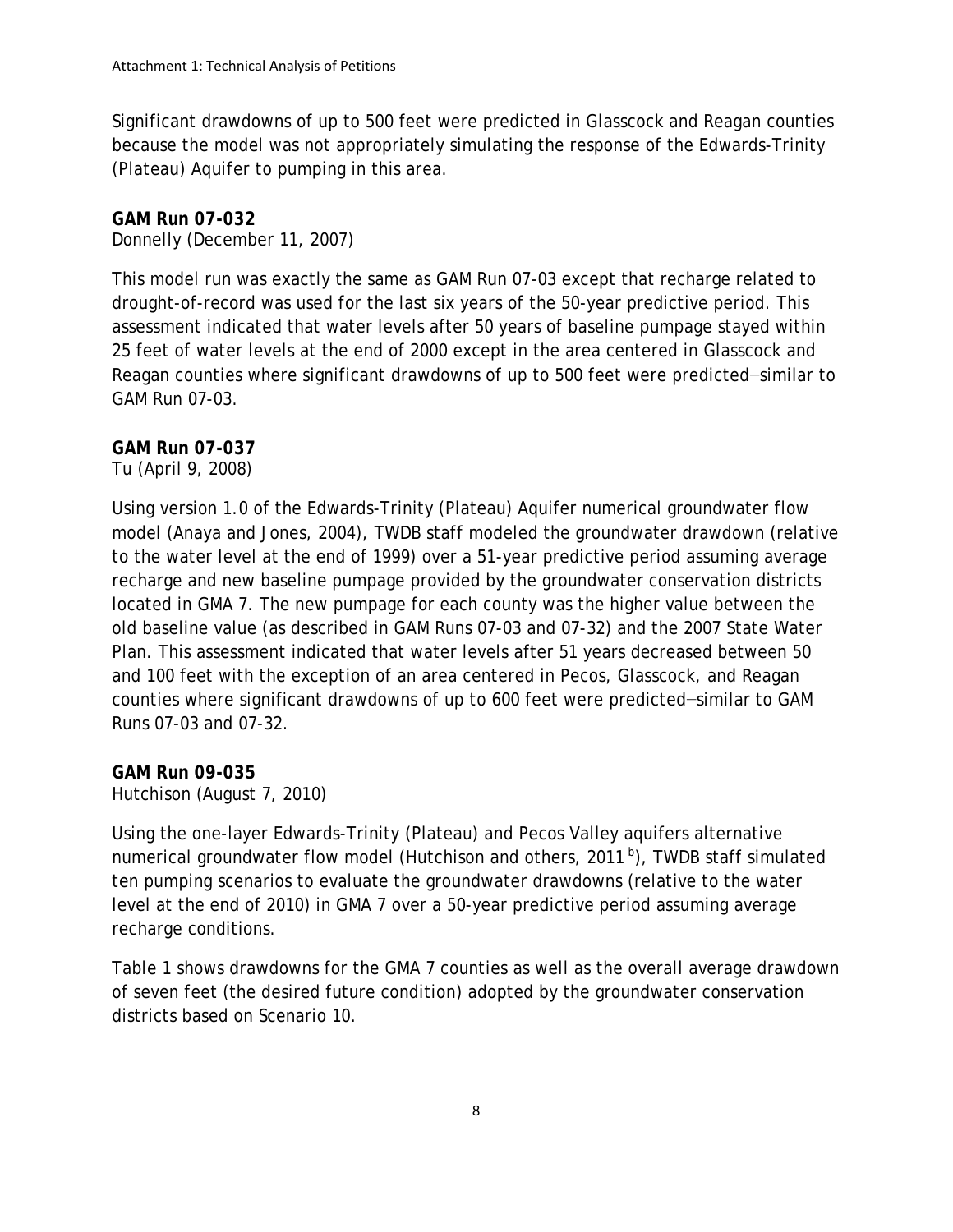#### **TABLE 1. AVERAGE SIMULATED DRAWDOWN IN FEET RELATIVE TO 2000 IN GROUNDWATER MANAGEMENT AREA 7 FROM TEN SCENARIOS.**

| County                | Simulated Drawdown (feet) |
|-----------------------|---------------------------|
| Coke                  | $\boldsymbol{0}$          |
| Concho                | $\mathbf 0$               |
| Crockett              | $\overline{9}$            |
| Ector                 | 7                         |
| Edwards               | $\overline{2}$            |
| Gillespie             | $\overline{5}$            |
| <b>Glasscock</b>      | 34                        |
| Irion                 | $\overline{10}$           |
| Kimble                | 1                         |
| Kinney                | not applicable            |
| McCulloch             | $\boldsymbol{0}$          |
| Mason                 | $\mathbf 0$               |
| Menard                | 1                         |
| Midland               | $\overline{10}$           |
| Nolan                 | $\overline{0}$            |
| Pecos (GMA 7 portion) | 11                        |
| Reagan                | $\overline{37}$           |
| Real                  | $\overline{4}$            |
| Schelicher            | $\overline{8}$            |
| Sterling              | $\overline{6}$            |
| Sutton                | 6                         |
| <b>Taylor</b>         | U                         |
| Terrell               | $\overline{2}$            |
| TomGreen              | $\overline{2}$            |
| Upton                 | $\overline{13}$           |
| Uvalde                | $\overline{2}$            |
| ValVerde              | $\overline{1}$            |
| GMA 7 Average         | 7                         |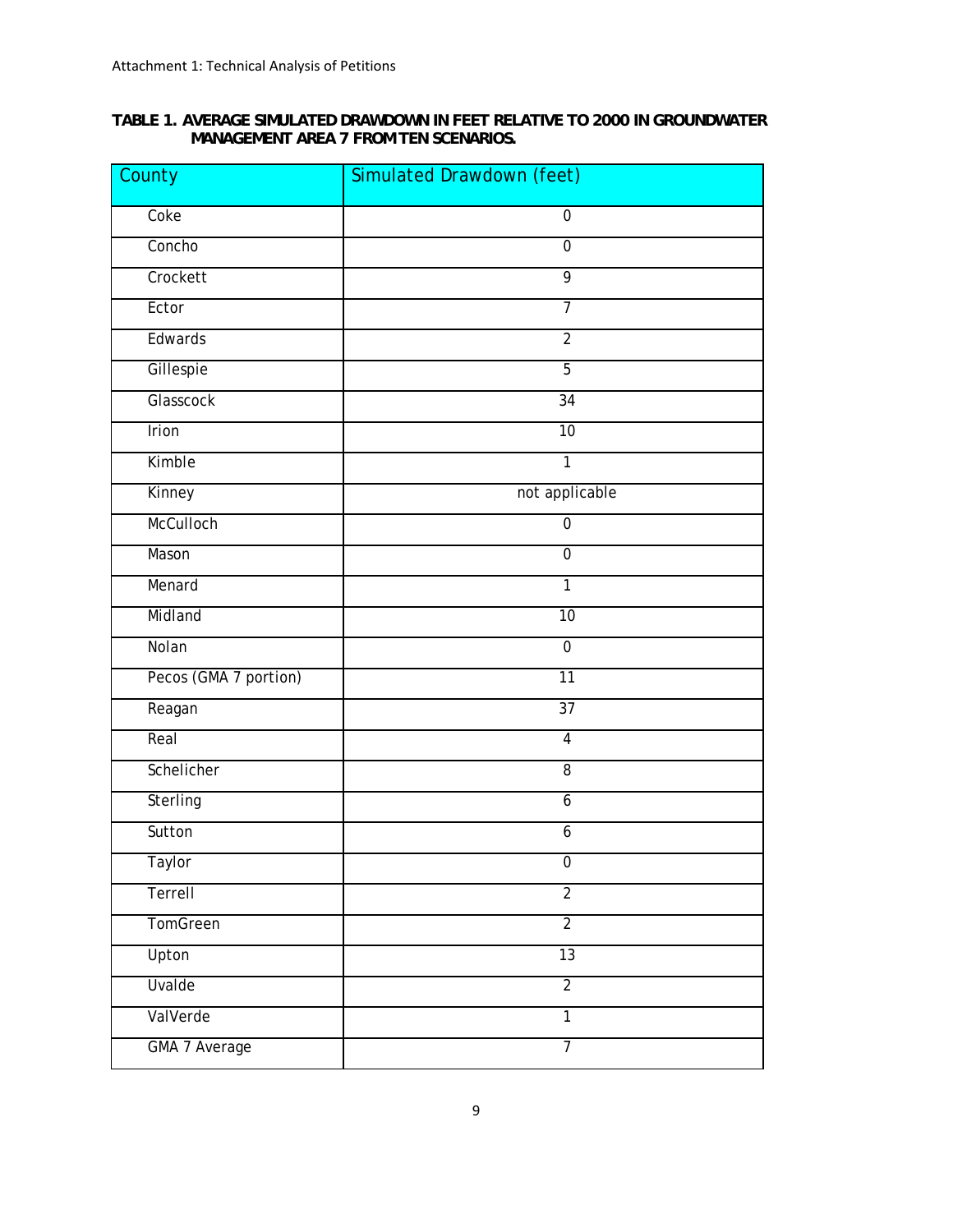# *GAM Task 10-027*

Hutchison (February 9, 2011)

TWDB staff simulated seven pumping scenarios in GMAs 7 and 10 in Kinney County using the Kinney County area groundwater flow model (Hutchison and others, 2011<sup>a</sup>). The total pumping rates in these scenarios ranged from approximately 38,000 acre-feet per year to 153,000 acre-feet per year in Kinney County. Figure 4 illustrates the results of these simulations. For each scenario, the simulated flow at Las Moras Springs was evaluated to assist the Kinney County Groundwater Conservation District with the development of their desired future conditions for the Edwards-Trinity (Plateau) Aquifer. The desired future conditions adopted by the Kinney County Groundwater Conservation District are based on Scenario 3 (Figure 4).



**FIGURE 4. KINNEY COUNTY PUMPING VERSUS SPRING FLOW FOR SEVEN PUMPING SCENARIOS.(SEE FIGURE 3 FOR LOCATION OF SPRINGS.)**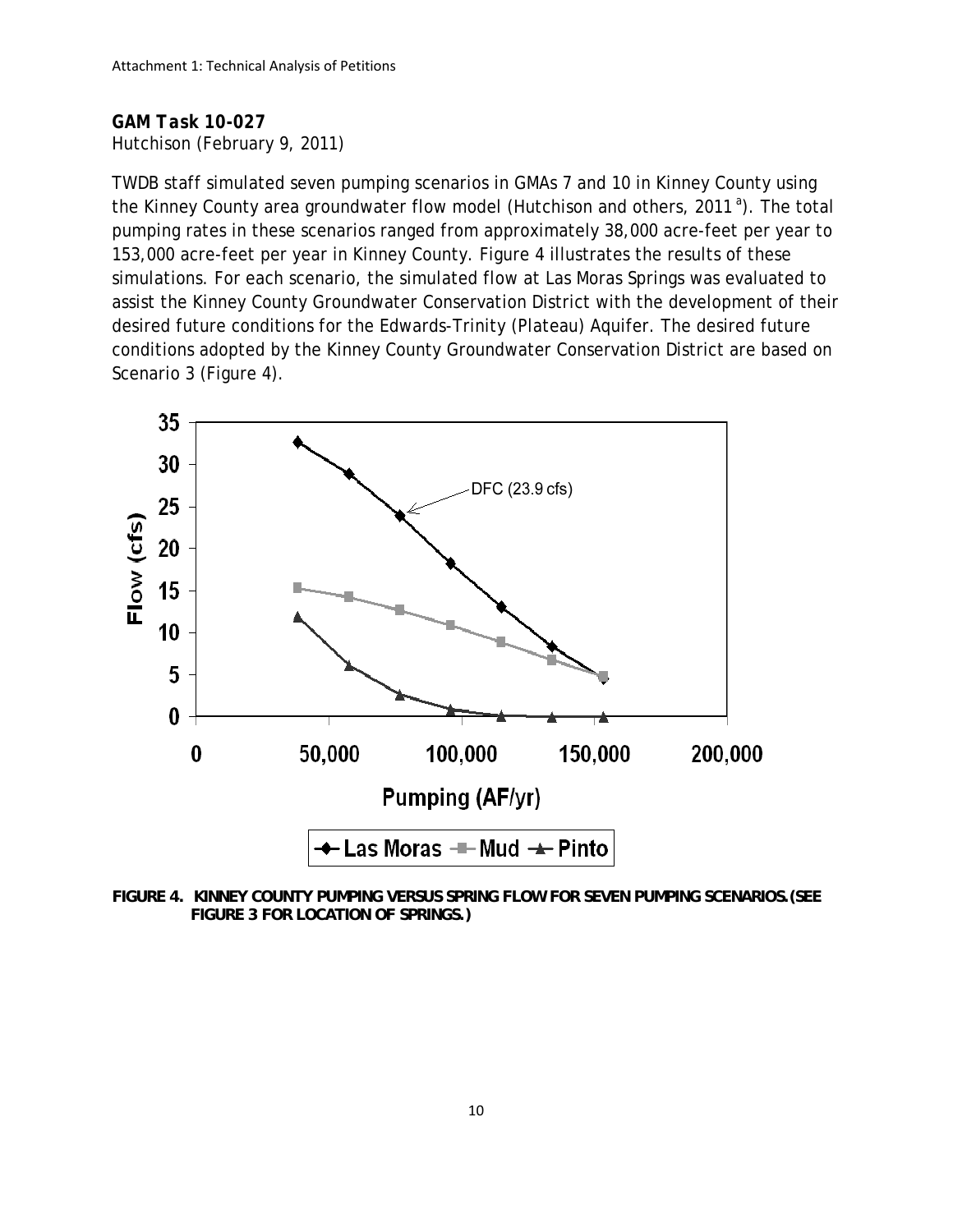## *SECTION 3: EVALUATION OF ESTIMATES OF MODELED AVAILABLE GROUNDWATER IN KINNEY COUNTY*

TWDB staff updated the predictive analysis from GAM Task 10-027 by re-distributing pumping to well locations representing both exempt groundwater use as well as permitted well locations in Kinney County. The modeled available groundwater projected by the updated predictive simulation run resulted in approximately 70,300-acre-feet per year for Groundwater Management Area 7 from the Edwards-Trinity (Plateau) Aquifer and approximately 6,300 acre-feet per year for Groundwater Management Area 10 from the Edwards (Balcones Fault Zone) Aquifer (Shi, and others, 2012).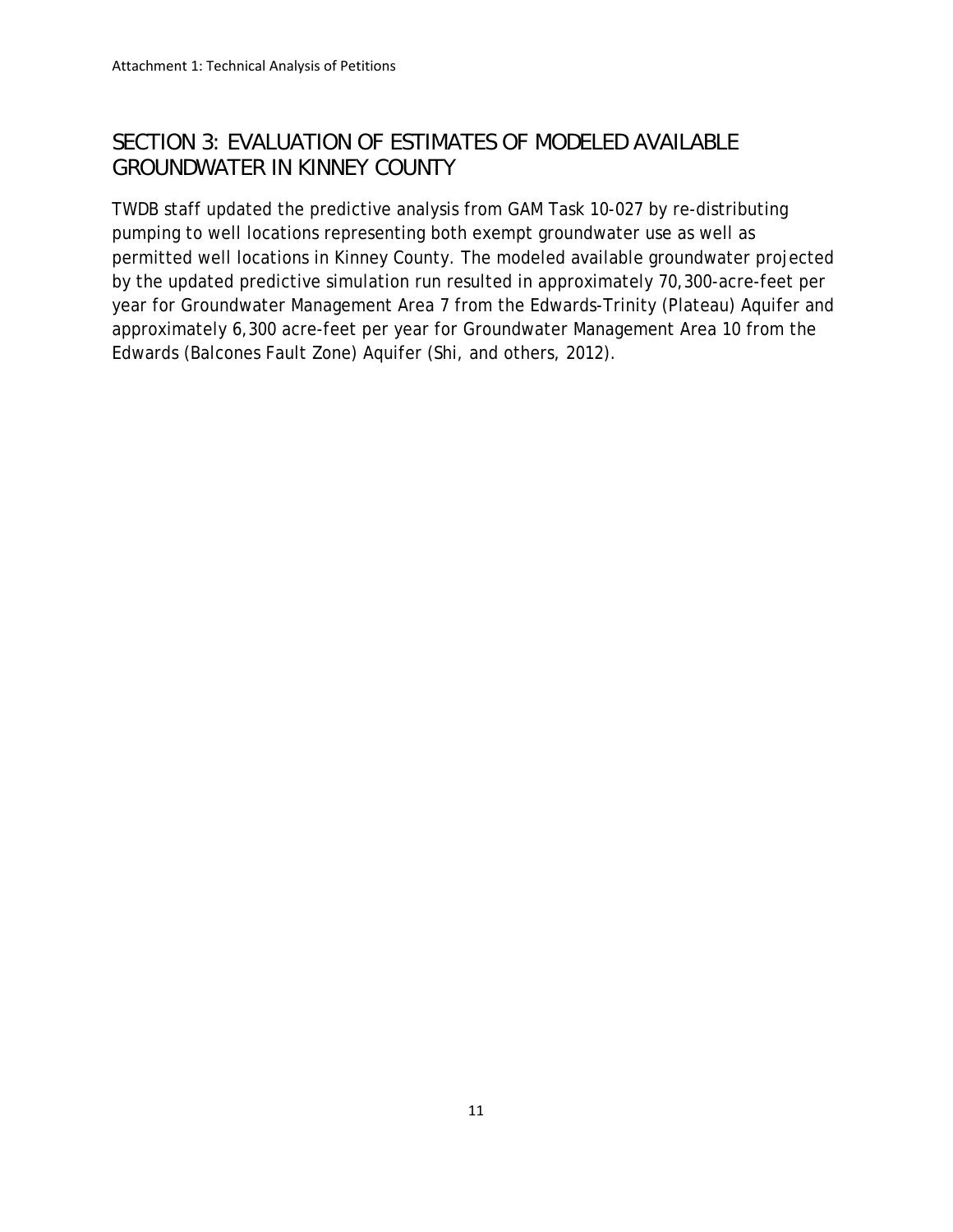### *SECTION 4: COMPARISON OF DRAFT MODELED AVAILABLE GROUNDWATER WITH OTHER DATA*

This section compares the modeled available groundwater (described in Sections 2 and 3) with several indicators of groundwater availability and supply including estimates of historical groundwater pumping, exempt use, groundwater availability from the 2012 state water plan, existing water supplies and recommended water management strategies, recharge, estimated maximum sustainable pumping, and total storage.

#### *Estimated Historical Groundwater Pumping*

The estimated historical groundwater pumping is from the TWDB Water Use Survey (TWDB, 2011). The total historical use in Kinney County shows a downward trend from 1974 through 2004 (Figure 5), while the total historical use in Val Verde County shows an upward trend for the same period (Figure 6).



**FIGURE 5. COMPARISON OF VARIOUS GROUNDWATER PLANNING AMOUNTS FOR THE EDWARDS-TRINITY (PLATEAU) AQUIFER IN GMA 7 IN KINNEY COUNTY.**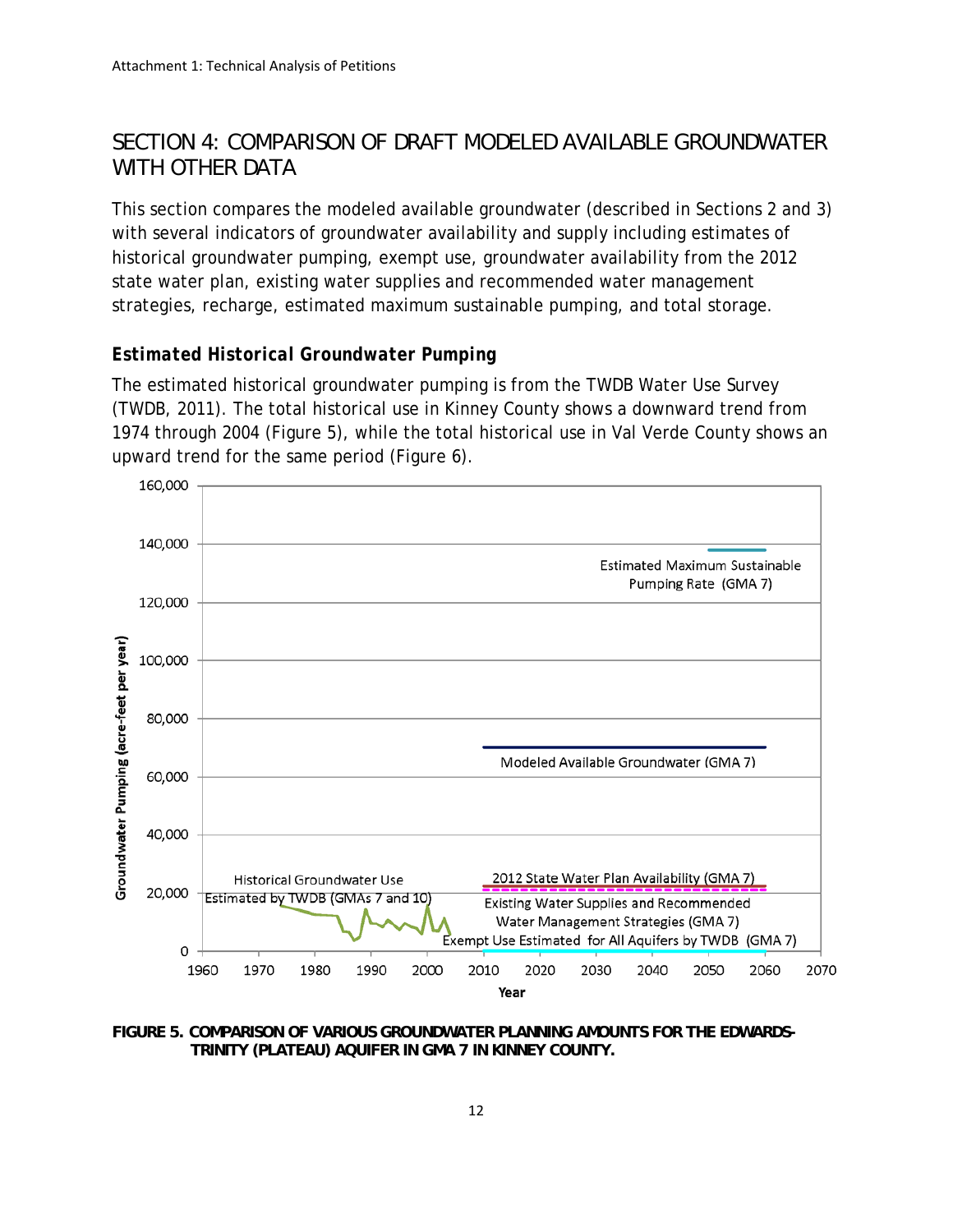#### **TABLE 2. GROUNDWATER MANAGEMENT AREA 7 IN KINNEY COUNTY – EDWARDS-TRINITY (PLATEAU) AQUIFER (ALL VALUES IN ACRE-FEET PER YEAR EXCEPT WHERE NOTED).**

|                                                                                        | 2010       | 2020   | 2030   | 2040   | 2050   | 2060   |  |  |
|----------------------------------------------------------------------------------------|------------|--------|--------|--------|--------|--------|--|--|
| <b>Modeled Available</b><br>Groundwater (GAM<br>Run 12-002)                            | 70,340     | 70,340 | 70,340 | 70,340 | 70,340 | 70,340 |  |  |
| Available<br><b>Groundwater Based</b><br>on 2012 State Water<br>Plan                   | 22,432     | 22,432 | 22,432 | 22,432 | 22,432 | 22,432 |  |  |
| Exempt Use                                                                             | 125        | 99     | 83     | 72     | 68     | 63     |  |  |
| <b>Existing Water</b><br>Supplies and<br>Recommended Water<br>Management<br>Strategies | 21,162     | 21,162 | 21,162 | 21,162 | 21,162 | 21,162 |  |  |
| <b>Estimated Recharge</b>                                                              | 111,000    |        |        |        |        |        |  |  |
| <b>Estimated Storage</b><br>Volume (SV) (acre-<br>feet)                                | 16,715,000 |        |        |        |        |        |  |  |
| <b>Estimated Drainable</b><br>Water $(= 25\% \text{ of } SV)$<br>(acre-feet)           | 4,179,000  |        |        |        |        |        |  |  |
| <b>Estimated Drainable</b><br>Water $(= 75\% \text{ of } SV)$<br>(acre-feet)           | 12,537,000 |        |        |        |        |        |  |  |
| <b>Estimated Maximum</b><br>Sustainable Pumping                                        | 138,000    |        |        |        |        |        |  |  |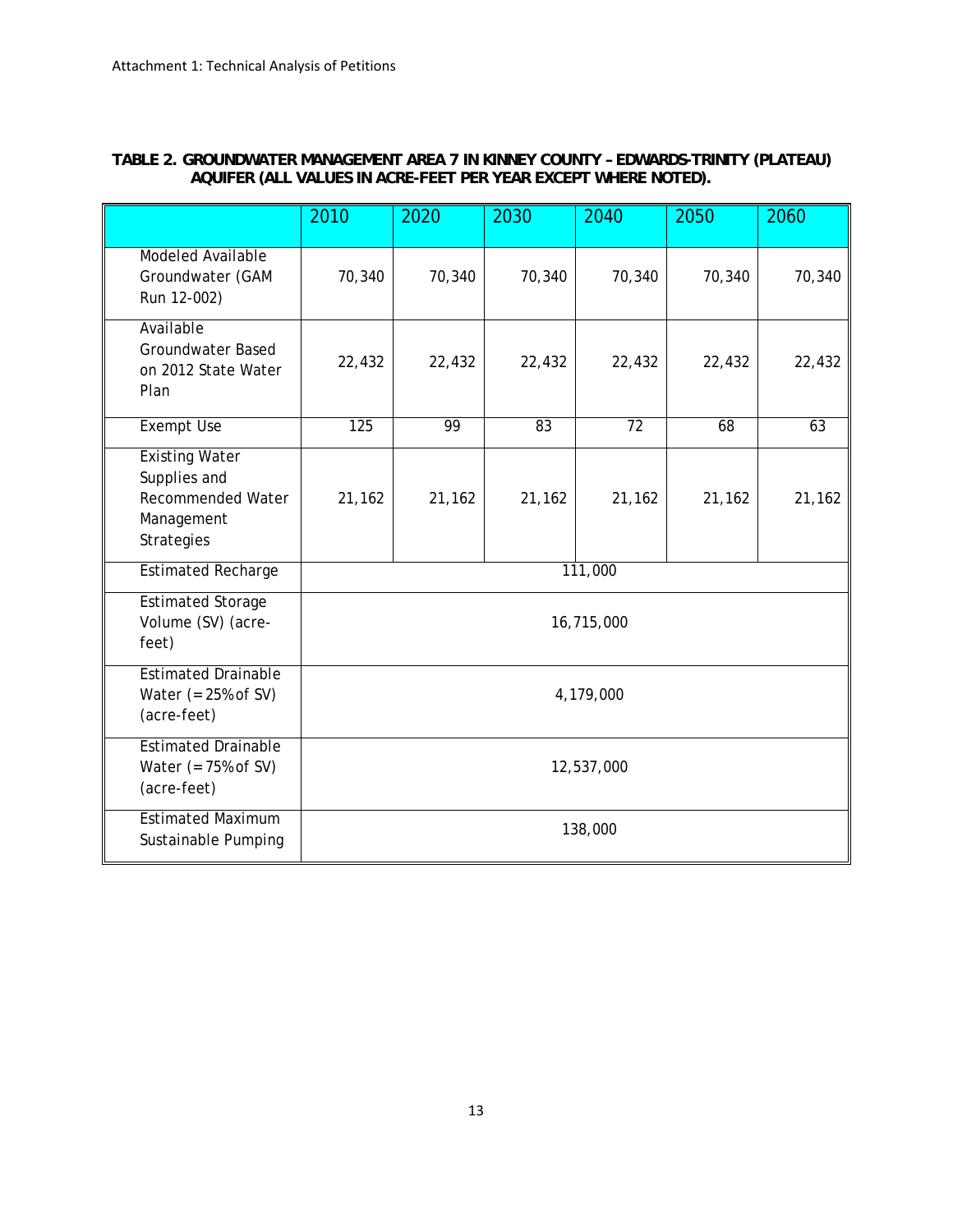

**FIGURE 6. COMPARISON OF VARIOUS GROUNDWATER PLANNING AMOUNTS FOR THE EDWARDS-TRINITY (PLATEAU) AQUIFER IN VAL VERDE COUNTY.**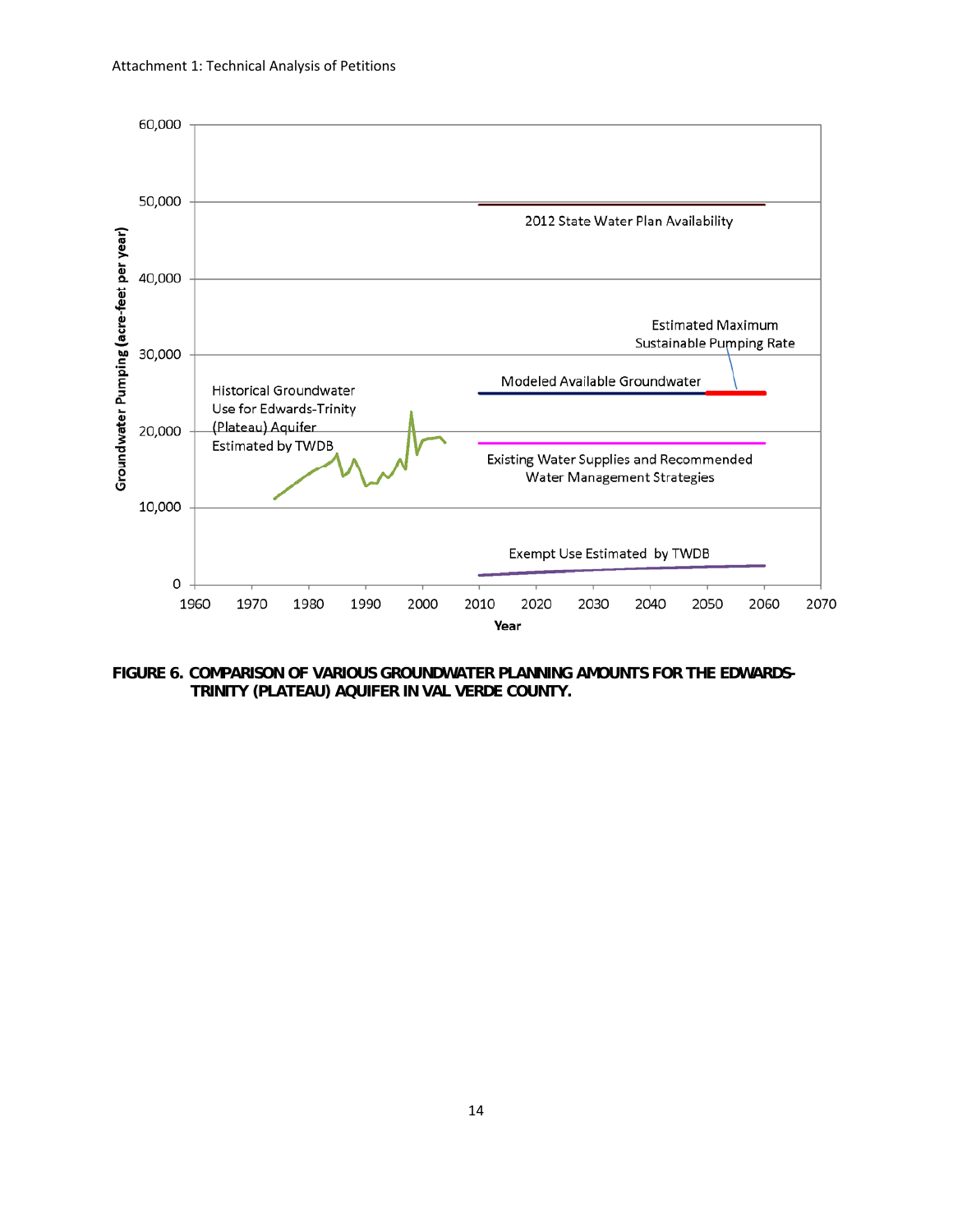#### **TABLE 3. GROUNDWATER MANAGEMENT IN VAL VERDE COUNTY – EDWARDS-TRINITY (PLATEAU) AQUIFER (ALL VALUES IN ACRE-FEET PER YEAR EXCEPT WHERE NOTED).**

|                                                                                        | 2010       | 2020   | 2030   | 2040   | 2050   | 2060   |  |  |
|----------------------------------------------------------------------------------------|------------|--------|--------|--------|--------|--------|--|--|
| <b>Modeled Available</b><br>Groundwater                                                | 25,000     | 25,000 | 25,000 | 25,000 | 25,000 | 25,000 |  |  |
| Available<br>Groundwater Based<br>on 2012 State<br>Water Plan                          | 49,607     | 49,607 | 49,607 | 49,607 | 49,607 | 49,607 |  |  |
| <b>Exempt Use</b>                                                                      | 1,251      | 1,579  | 1,884  | 2,145  | 2,335  | 2,472  |  |  |
| <b>Existing Water</b><br>Supplies and<br>Recommended<br>Water Management<br>Strategies | 18,471     | 18,471 | 18,471 | 18,471 | 18,471 | 18,471 |  |  |
| <b>Estimated Recharge</b>                                                              | 67,000     |        |        |        |        |        |  |  |
| <b>Estimated Storage</b><br>Volume (SV) (acre-<br>feet)                                | 25,409,000 |        |        |        |        |        |  |  |
| Estimated<br>Drainable Water (=<br>25% of SV) (acre-<br>feet)                          | 6,352,000  |        |        |        |        |        |  |  |
| Estimated<br>Drainable Water (=<br>75% of SV) (acre-<br>feet)                          | 19,057,000 |        |        |        |        |        |  |  |
| Estimated<br>Maximum<br>Sustainable<br>Pumping                                         | 25,000     |        |        |        |        |        |  |  |

### *Estimated Exempt Use*

Exempt use is the projected amount of pumping from the aquifer that is exempt from permitting by a groundwater conservation district. Examples of exempt uses include certain domestic and livestock use. Each district may also have additional exempt uses as defined by its rules or enabling legislation. TWDB staff developed a standardized method for estimating exempt use for domestic and livestock purposes based on projected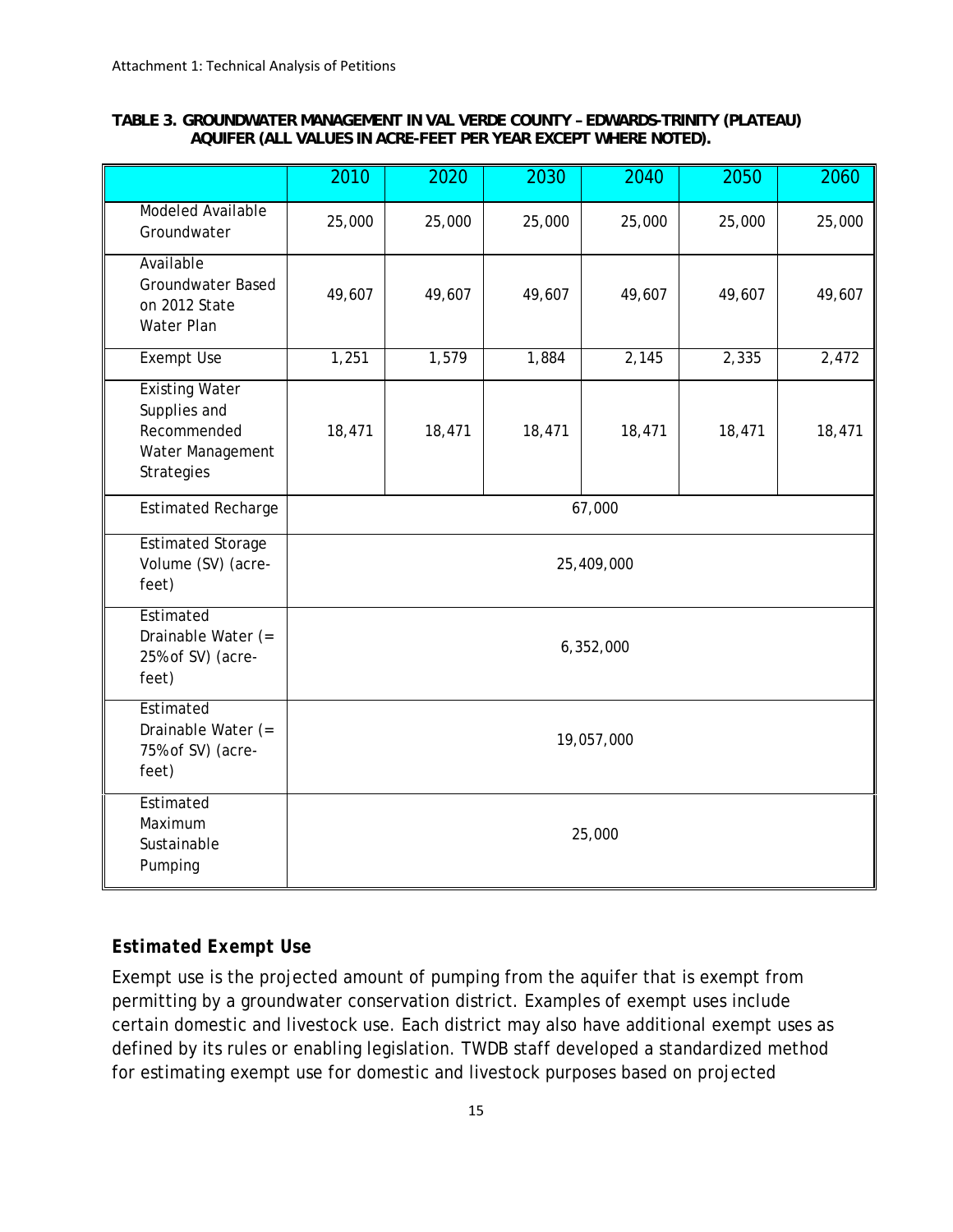changes in population and the distribution of domestic and livestock wells. Because other exempt uses can vary significantly from district to district, estimates of exempt pumping outside domestic and livestock uses were not included in the TWDB estimate.

The exempt use in GMA 7 in Kinney County is estimated as less than 130 acre-feet per year in 2010 and decreases to approximately 60 acre-feet per year in 2060 (Table 2; Figure 5).The exempt use in Val Verde County is estimated to increase from approximately 1,250 acre-feet per year in 2010 to 2,500 acre-feet per year in 2060 (Table 3; Figure 6).

## *2012 State Water Plan Groundwater Availability*

Groundwater availability is the amount of water from an aquifer that is available for use regardless of legal or physical availability. The 2012 State Water Plan shows 22,432-acrefeet per year available in GMA 7 in Kinney County (Table 2; Figure 5) and 49,607 acre-feet per year available in Val Verde County (Table 3; Figure 6) from 2010 through 2060 from the Edwards-Trinity (Plateau) Aquifer.

### *2012 State Water Plan Existing Water Supplies and Recommended Water Management Strategies*

Existing water supplies are those supplies that are physically and legally available now. They include water that providers have permits or contracts for now and are able to provide to water users with existing infrastructure. Water management strategies include projects for new groundwater development or projects for new conveyance facilities to move available water supplies to areas of need.

The 2012 State Water Plan projects 21,162-acre-feet per year for existing water supplies and recommended water management strategies in Kinney County (Table 2; Figure 5) and 18,471 acre-feet per year in Val Verde County (Table 3; Figure 6) from 1020 through 2060.

## *Estimated Recharge*

The aquifer recharge in GMA 7 in Kinney County is estimated to be approximately 111,000 acre-feet per year (Table 2; Figure 5) using the groundwater flow model for Kinney County (Hutchison and others, 2011<sup>a</sup>).

The groundwater recharge in Val Verde County is estimated to be approximately 67,000 acre-feet per year (Table 3; Figure 6) using the alternative one-layer groundwater flow model for the Edwards-Trinity (Plateau) Aquifer (Hutchison and others, 2011<sup>b</sup>).

### *Estimated Maximum Sustainable Pumping*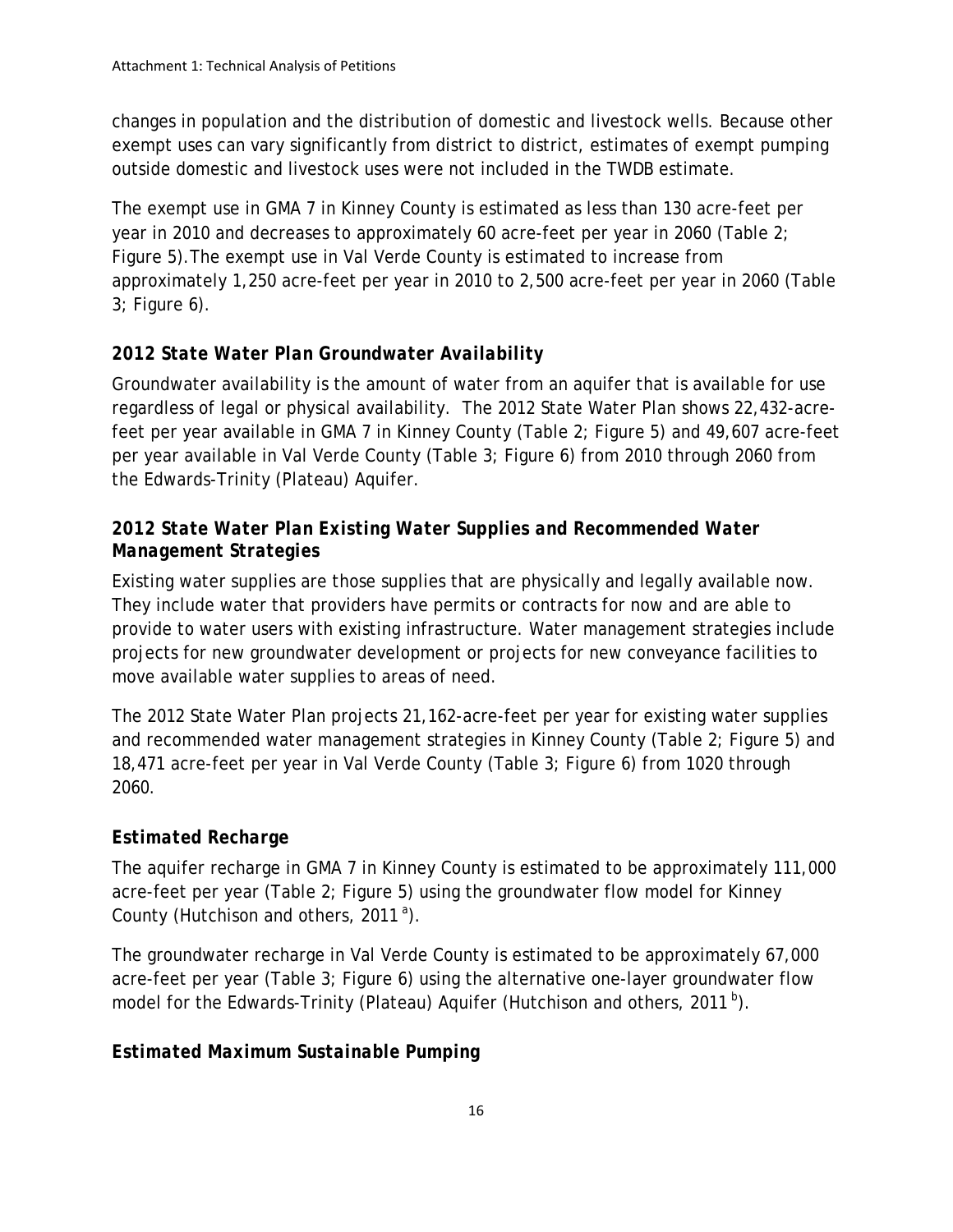The maximum sustainable pumping is determined by TWDB as the pumping rate when water levels in the aquifer are relatively stable after 500-year pumping. Groundwater flow models are used to estimate this pumping rate.

For GMA 7 in Kinney County, the maximum sustainable pumping rate is estimated as approximately 138,000 acre-feet per year (Table 2; Figure 5) using the groundwater flow model by Hutchison and others  $(2011<sup>a</sup>)$ .

For Val Verde County, the maximum sustainable pumping rate is estimated as approximately 25,000 acre-feet per year (Table 3; Figure 6) using the groundwater flow model by Hutchison and others  $(2011<sup>b</sup>)$ .

### *Comparison Summary*

For GMA 7 in Kinney County, modeled available groundwater exceeds the 2012 State Water Plan groundwater availability, existing water supplies and recommended water management strategies, and historical use in Kinney County (Table 2; Figure 5; note that the historical use in Kinney County includes Groundwater Management Areas 7 and 10) Modeled available groundwater is less than the maximum sustainable pumping rate.

For Val Verde County, modeled available groundwater is more than the existing water supplies and recommended water management strategies and historical use. Modeled available groundwater is less than the 2012 State Water Plan groundwater availability and potentially below the maximum sustainable pumping rate (Table 3; Figure 6).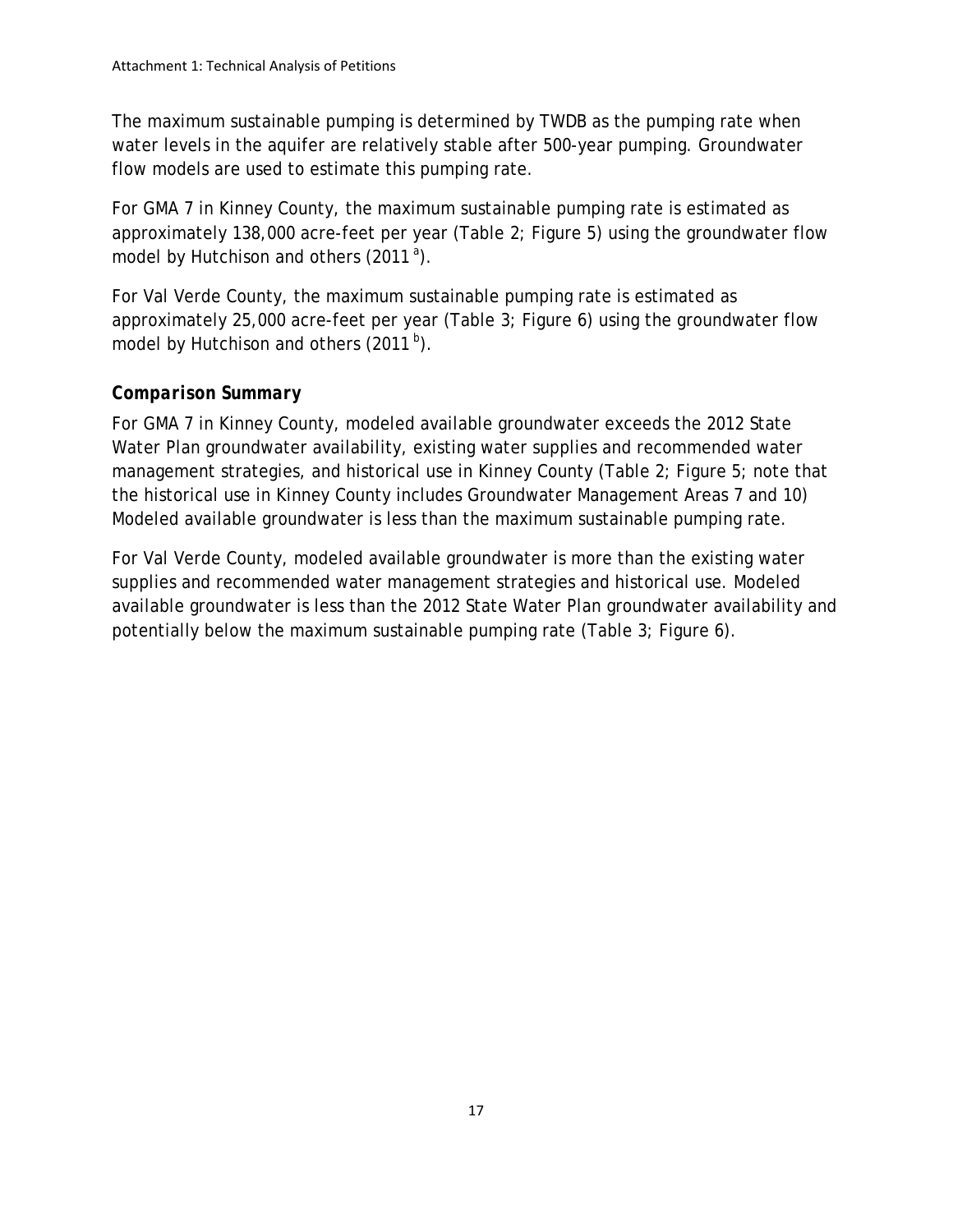## *SECTION 5: LIMITATIONS*

The groundwater model used in completing this analysis is the best available scientific tool that can be used to meet the stated objectives. To the extent that this analysis may be used for planning purposes and/or regulatory purposes related to future pumping, it is important to recognize the assumptions and limitations associated with the use of the results. In reviewing the use of models in environmental regulatory decision making, the National Research Council (2007) noted:

"Models will always be constrained by computational limitations, assumptions, and knowledge gaps. They can best be viewed as tools to help inform decisions rather than as machines to generate truth or make decisions. Scientific advances will never make it possible to build a perfect model that accounts for every aspect of reality or to prove that a given model is correct in all respects for a particular regulatory application. These characteristics make evaluation of a regulatory model more complex than solely a comparison of measurement data with model results."

A key aspect of using the groundwater model to evaluate historic groundwater flow conditions includes the assumptions about the location in the aquifer where historic pumping was placed. Understanding the amount and location of historic pumping is as important as evaluating the volume of groundwater flow into and out of the district, between aquifers within the district (as applicable), interactions with surface water (as applicable), recharge to the aquifer system (as applicable), and other metrics that describe the impacts of that pumping. In addition, assumptions regarding precipitation, recharge, and streamflow are specific to a particular historic time period.

Given these limitations, users of this information are cautioned that the results should not be considered a definitive, permanent prediction of the changes in groundwater storage, stream flow and spring flow. Because the application of the groundwater model was designed to address regional scale questions, the results are most effective on a regional scale. The TWDB makes no warranties or representations relating to the actual conditions of any aquifer at a particular location or at a particular time.